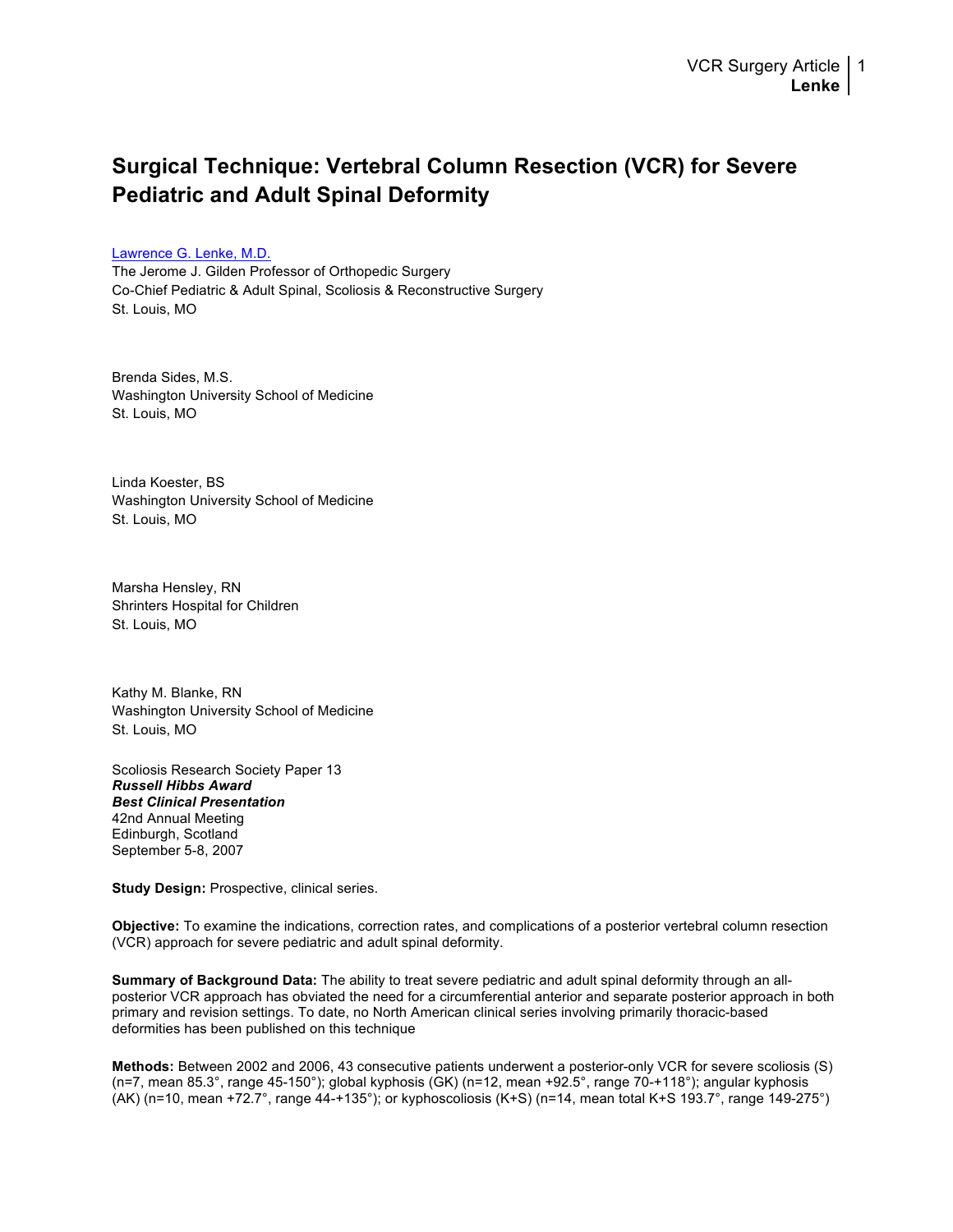by a single surgeon. There were 31 pediatric (ave. age 13), and 12 adult (ave. age 52) patients with 19 primary and 24 revision cases. All patients underwent a 1-level (n=25), 2-level (n=15), or 3-level (n=5) VCR utilizing pedicle screws, anteriorly positioned cages (n=31), and intraoperative spinal cord monitoring. 40 out of 43 (93%) were performed at L1 or cephalad in spinal cord (SC) territory; the remainder were in the upper cauda equina (L2 and/or L3).

**Results:** The major curve correction was 73° (69%) for the S cases, 44° (54%) for the GK cases, 48° (63%) for the AK cases, and a combined 110° (55%) for the K+S cases. 7 patients (18%) lost intraoperative NMEP data during correction with data returning to baseline following prompt surgical intervention. All patients following surgery were at their baseline (n=40) or showed improved SC function (n=3), while no one worsened. 2 patients had nerve root palsies postop (unilateral quad deficit in a revision L2 & L3 VCR, unilateral foot drop in a revision T12 & L1 VCR with preop 4/5 strength) resolving spontaneously 6 months/2 weeks respectively. No patient thus far has required revision surgery for any neurologic, wound, instrumentation, or fusion complication.

**Conclusion:** A posterior-based VCR is a safe but challenging technique to treat severe primary or revision spinal deformities with no spinal cord-related, wound, instrumentation, or fusion complications thus far. Intraoperative SCM (especially motor-evoked potentials) is mandatory to prevent spinal cord-related neurologic complications.

**Précis:** The ability to treat severe pediatric and adult spinal deformity through an all-posterior VCR approach has obviated the need for a circumferential approach in primary and revision settings. This is the largest North American series to date of a posterior-based VCR procedure for severe pediatric and adult spinal deformity. Intraoperative use of spinal cord monitoring, (specifically NMEP) is mandatory to prevent neurologic complications. Although technically challenging, a single stage approach offers dramatic correction in both primary and revision surgery of severe spinal deformities.

#### **Key Points:**

1. The ability to treat severe pediatric and adult spinal deformity through an all-posterior VCR approach has obviated the need for a circumferential approach in primary and revision settings.

2. Acceptable spinal deformity correction can be obtained through this all-posterior approach, similar if not superior to patients treated with a circumferential and anterior and separate posterior approach.

3. The use of spinal cord monitoring, especially some type of motor tract monitoring is imperative to maintain neurologic function during these challenging procedures.

#### **Introduction**

The surgical treatment of severe spinal deformity has traditionally been based on a circumferential approach to the spinal column. (16,17,20) In a first stage anterior approach, multilevel discectomies and/or corpectomies are performed for release of the rigid spinal column. In addition, anterior spinal fusion is obtained through grafting of the released disc spaces, and/or placement of morselized vertebral body bone back into any corpectomy defects that were performed in anticipation of a circumferential vertebrectomy procedure. Then, either on a same-day or staged basis, a posterior procedure is performed for instrumentation, correction, and ultimate fusion. Concomitant with the posterior approach, posterior releases of the ligaments and facet joints (Ponte or Smith-Petersen type osteotomies) are performed versus a posterior laminectomy and pediclectomy for completion of a circumferential vertebral column resection (VCR) approach. This approach has been the standard of care of severe, rigid spinal deformities for several decades once segmental spinal instrumentation made stable instrumentation constructs possible for the treatment of these severe deformities.

Performing a circumferential VCR approach for severe, rigid spinal deformity was first described by Bradford in the late 1980s.(1) He was the first to describe the use of a circumferential vertebral column resection coupled with concave rib osteotomies, convex thoracoplasty, and segmental spinal instrumentation with fusion in 13 patients with severe structural spinal deformities. In 1997, he and O. Boachie-Adjei (2) further expanded on Bradford's original case series by which they reported on 16 patients undergoing a circumferential VCR. Excellent deformity correction and rebalancing of the trunk was reported with few serious complications. More recently, Suk et al reported on a posterior-only approach with a VCR for fixed lumbar spinal deformities (3), as well as for severe, rigid scoliosis. (4,5) They reported excellent surgical correction with minimal long-term complications for lumbar deformities resected around the cauda equina region, with similar results for the thoracic scoliosis patients except for one permanent paraplegia postoperative. To date, no North American clinical series has reported on this technique for the treatment of primarily thoracic-based, severe pediatric and adult spinal deformities.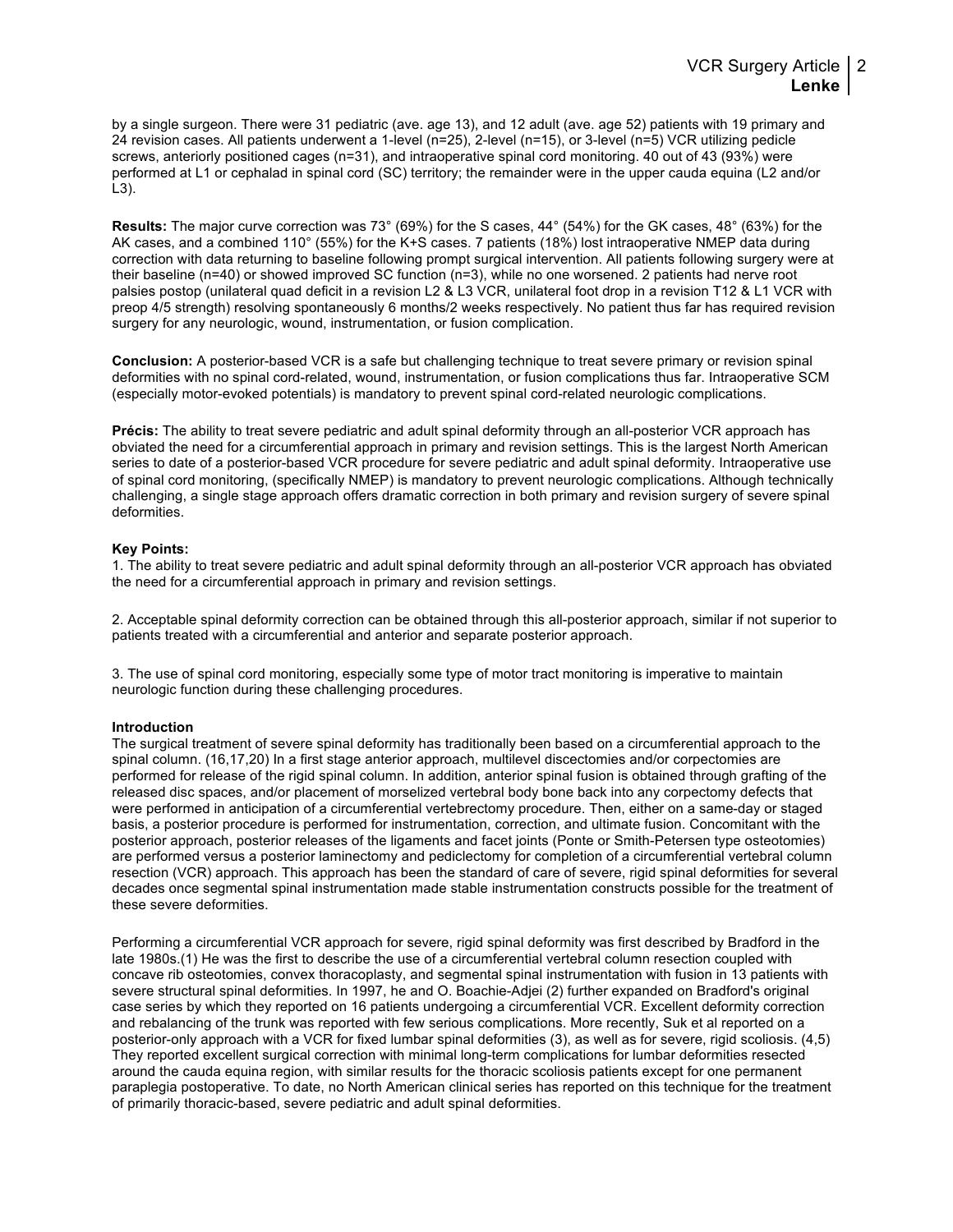The purpose of this study was to examine the indications, correction rates, perioperative and postoperative morbidity and complications of an all-posterior VCR approach for the treatment of severe pediatric and adult spinal deformity by a single surgeon. This posterior VCR approach has obviated the need for a circumferential approach in both primary and revision settings for all patients with severe spinal deformities since 2002.

# **Material and Methods**

Between 2002 and 2006, 43 consecutive pediatric and adult severe spinal deformity patients underwent a posterioronly vertebral column resection (VCR) performed by a single surgeon. Indications for surgery were severe and/or rigid spinal deformity divided into four categories: 1) scoliosis (n=7, mean 85°, range 45-150°); 2) global kyphosis (n=12, mean +92 $\degree$ , range 70 to +120 $\degree$ ); 3) angular kyphosis (n=10, mean +72 $\degree$ , range 43 to +135 $\degree$ ); and 4) combined kyphoscoliosis (n=14, mean total kyphosis + scoliosis 193°, range 149-275°). The diagnoses for the scoliosis patients included idiopathic-4, neuromuscular-1, and congenital-2. The diagnoses for the global kyphosis patients included Scheuermann's-3, congenital-3, and neuromuscular-2, arthrogryposis-1, post-vertebroplasty collapse-1, posttraumatic-1, Klippel-Feil-1. The diagnoses for the angular kyphosis patients included neurofibromatosis-2, congenital dislocations of the spine-2, congenital kyphosis-2, neuromuscular-2, post-laminectomy kyphosis-1, and postradiation-1. Lastly, the diagnoses for the kyphoscoliosis patients included idiopathic-7, neuromuscular-3, congenital-2, and neurofibromatosis-2.

There were 31 pediatric patients (average age 13, range 4-18 years) and 12 adult patients (average age 52, range 20-73). Patients underwent a one-level (n=25), two-level (n=13), or three-level (n=5) posterior VCR. The majority of the procedures (40 out of 43, 90%) were performed at the L1 or cephalad region of the spinal cord. The remaining three procedures were performed in the upper cauda equina region (L2 and/or L3). Table 1 includes specific demographic details on all patients, while table 2 includes corresponding radiographic data.

| Pt. #         | Age<br>(yrs.)             | <b>Sex</b> | Dx. | <b>Prior Surgery</b><br>(Y/N) | Vertebrra<br><b>Resected</b> | <b>Single</b><br>or 2<br><b>Stage</b> | <b>OR</b><br>Time            | <b>EBL</b><br>(mL)           | F/U<br>(mos.)           |
|---------------|---------------------------|------------|-----|-------------------------------|------------------------------|---------------------------------------|------------------------------|------------------------------|-------------------------|
| 12            | 10                        | M          | SS  | N                             | L1                           | 1                                     | 590                          | 500                          | 14                      |
| 17            | 10                        | F          | SS  | N                             | T12, L1 HV                   | 1                                     | 490                          | 500                          | 6                       |
| 28            | 59                        | F          | SS  | N                             | T9                           | 1                                     | 541                          | 1500                         | 6                       |
| 33            | 16                        | F          | SS  | Υ                             | T9                           | 1                                     | 457                          | 500                          | 4                       |
| 34            | 10                        | M          | SS  | N                             | T <sub>12</sub>              | 1                                     | 615                          | 650                          | 6                       |
| 36            | 6                         | M          | SS  | N                             | T3                           | 1                                     | 400                          | 550                          | 6                       |
| 40            | 18                        | M          | SS  | N                             | T9                           | $\overline{\mathbf{c}}$               | 1100                         | 3100                         | 6                       |
| Ave.<br>Range | 18.4<br>yres.<br>$6 - 59$ | 3F/4M      |     |                               |                              |                                       | 599<br>mins.<br>400-<br>1100 | 1042.9<br>mL<br>500-<br>3100 | 6.9<br>mos.<br>$4 - 14$ |
| Pt. #         | Age                       | Sex        | Dx. | <b>Prior Surgery</b>          | Vertebrra                    | <b>Single</b><br>or 2                 | <b>OR</b>                    | EBL                          | F/U                     |

# **Table 1 - Demographic Data on 43 Patients**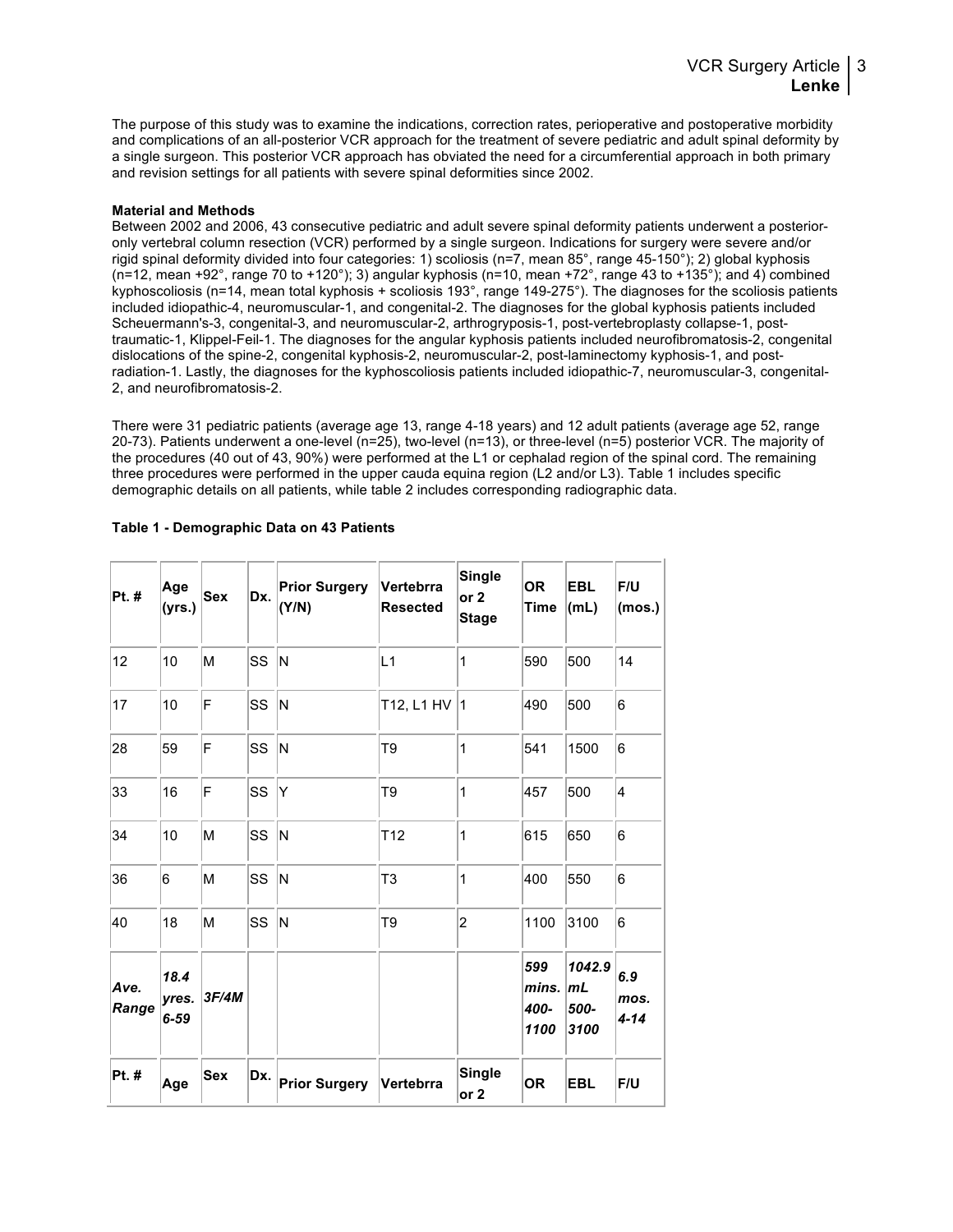|               | (yrs.)                   |            |          | (Y/N)                                             | <b>Resected</b>              | <b>Stage</b>                                                 | <b>Time</b>                    | (mL)                         | (mos.)                 |
|---------------|--------------------------|------------|----------|---------------------------------------------------|------------------------------|--------------------------------------------------------------|--------------------------------|------------------------------|------------------------|
| 10            | 18                       | F          | $GK$ N   |                                                   | T <sub>10</sub>              | $\overline{c}$                                               | 355                            | 500                          | 13                     |
| 15            | 13                       | M          | GK       | Y                                                 | C6,C7                        | $\mathbf{1}$                                                 | 480                            | 750                          | 8                      |
| 21            | 15                       | М          | GK       | Y                                                 | T12,L1                       | <b>Tissue</b><br>exp. for<br>gibbous<br>deformity<br>then OR | 630                            | 600                          | 14                     |
| 23            | 73                       | М          | GK       | $N -$<br>Vertebroplasty                           | T9,T10                       | $\mathbf{1}$                                                 | 795                            | 3000                         | 12                     |
| 24            | 47                       | F          | GK       | İΥ.                                               | L1                           | $\mathbf 1$                                                  | 657                            | 2500                         | 13                     |
| 26            | 13                       | F          | $GK$ N   |                                                   | T7                           | $\mathbf 1$                                                  | 364                            | 750                          | 12                     |
| 27            | 20                       | F          | $GK$ $N$ |                                                   | T <sub>6</sub>               | $\mathbf 1$                                                  | 405                            | 800                          | 12                     |
| 29            | 5                        | F          | $GK$ $Y$ |                                                   | T4, T5, T6                   | $\mathbf{1}$                                                 | 379                            | 500                          | 12                     |
| 37            | 14                       | M          | GK       | Y                                                 | T6,T7                        | $\overline{1}$                                               | 291                            | 375                          | 6                      |
| 39            | 46                       | M          | $GK$ N   |                                                   | T7                           | $\overline{2}$                                               | 660                            | 2500                         | 6                      |
| 41            | 20                       | M          | $GK$ $Y$ |                                                   | T6                           | $\mathbf 1$                                                  | 462                            | 1000                         | 6                      |
| 42            | 27                       | F          | GK       | Y                                                 | T6                           | $\mathbf 1$                                                  | 670                            | 650                          | 6                      |
| Ave.<br>Range | 25.9<br>yrs.<br>$5 - 73$ | 6F/6M      |          |                                                   |                              |                                                              | $mins.$ $mL$<br>$291 -$<br>795 | 512.3 1160.4<br>375-<br>3000 | 10<br>mos.<br>$6 - 14$ |
| Pt. #         | Age<br>(yrs.)            | <b>Sex</b> | Dx.      | <b>Prior Surgery</b><br>(Y/N)                     | Vertebrra<br><b>Resected</b> | <b>Single</b><br>or 2<br><b>Stage</b>                        | OR<br><b>Time</b>              | EBL<br>(mL)                  | F/U<br>(mos.)          |
| 3             | 23                       | F          | AK       | $Y -$<br>Neuroblastoma <sub>L1</sub><br>resection |                              | 1                                                            | 477                            | 500                          | 24                     |
| 4             | 6                        | F          | $AK$ N   |                                                   | L <sub>2</sub>               | $\mathbf 1$                                                  | 333                            | 250                          | 12 <sub>2</sub>        |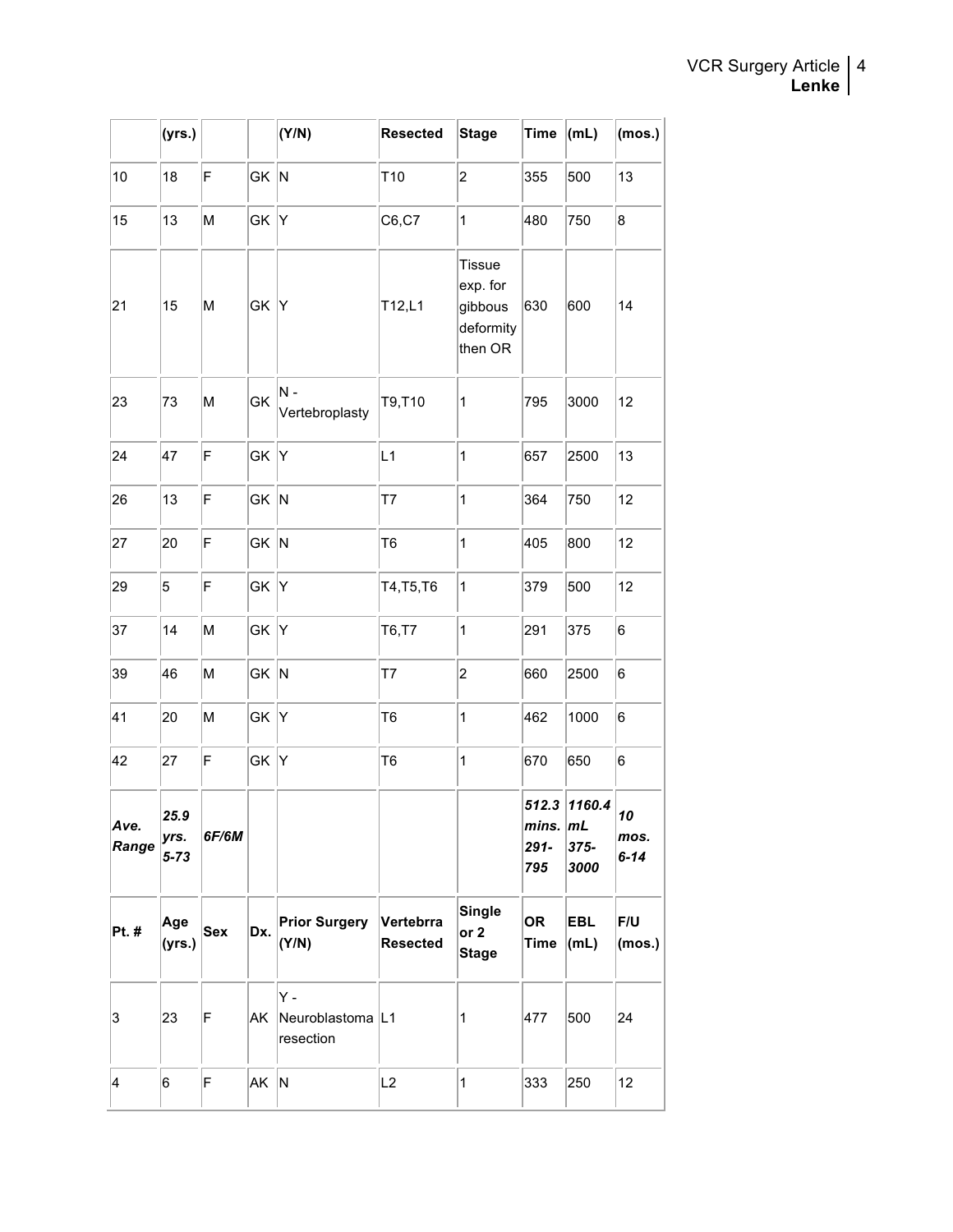| 5              | 11                       | F          | $AK$ N    |                               | T <sub>12</sub>              | $\mathbf 1$          | 325                                | 300                 | 24                       |
|----------------|--------------------------|------------|-----------|-------------------------------|------------------------------|----------------------|------------------------------------|---------------------|--------------------------|
| 6              | $\overline{\mathbf{4}}$  | F          | $AK$ N    |                               | L2                           | $\overline{2}$       | 540                                | 1000                | 30                       |
| $\overline{7}$ | 14                       | M          | AK        | İΥ.                           | T3 & T4                      | 1                    | 694                                | 800                 | 33                       |
| 9              | 6                        | M          | $AK$ $Y$  |                               | T3 & T4                      | $\mathbf 1$          | 559                                | 500                 | 33                       |
| 11             | 11                       | M          | AK        | İΥ.                           | T11,T12,L1 1                 |                      | 486                                | 1000                | 12                       |
| 13             | 13                       | F          | AK        | Y                             | L2, L3                       | 1                    | 652                                | 1000                | 11                       |
| 18             | 14                       | M          | AK N      |                               | T <sub>10</sub>              | $\mathbf 1$          | 407                                | 800                 | 10                       |
| 43             | 8                        | M          | AK        | İΥ.                           | L1, L2                       | $\mathbf{1}$         | 547                                | 750                 | 5                        |
| Ave.<br>Range  | 11.0<br>yrs.<br>$4 - 23$ | 5F/5M      |           |                               |                              |                      | 502<br>$mins.$ $mL$<br>325-<br>694 | 690<br>250-<br>1000 | 19.4<br>mos.<br>$5 - 33$ |
|                |                          |            |           |                               |                              | <b>Single</b>        |                                    |                     |                          |
| Pt. #          | Age<br>(yrs.)            | <b>Sex</b> | Dx.       | <b>Prior Surgery</b><br>(Y/N) | Vertebrra<br><b>Resected</b> | or 2<br><b>Stage</b> | <b>OR</b><br><b>Time</b>           | <b>EBL</b><br>(ML)  | F/U<br>(mos.)            |
| $\mathbf{1}$   | 18                       | F          | <b>KS</b> | Y                             | Т9                           | $\mathbf 1$          | 822                                | 1000                | 20                       |
| $ 2\rangle$    | 15                       | M          | KS        | N                             | T12-L2                       | $\mathbf{1}$         | 595                                | 1000                | $\overline{7}$           |
| 8              | 14                       | F          | KS        | Y                             | T8                           | $\mathbf 1$          | 561                                | 500                 | 24                       |
| 14             | 20                       | M          | ΚS        | Y                             | T8, T9, T10                  | $\mathbf 1$          | 796                                | 2500                | 9                        |
| 16             | 15                       | F          | KS        | Y                             | T <sub>5</sub>               | 1                    | 541                                | 800                 | 12                       |
| 19             | 58                       | F          | <b>KS</b> | N                             | T <sub>10</sub>              | $\overline{1}$       | 644                                | 1200                | 12                       |
| 20             | 60                       | F          | KS        | Y                             | L1                           | 1                    | 722                                | 3000                | 12                       |
| 22             | 8                        | M          | <b>KS</b> | Y                             | T11                          | $\overline{1}$       | 486                                | 750                 | 14                       |
| 25             | 16                       | F          | <b>KS</b> | Y                             | T10,T11                      | $\mathbf{1}$         | 605                                | 1250                | 7                        |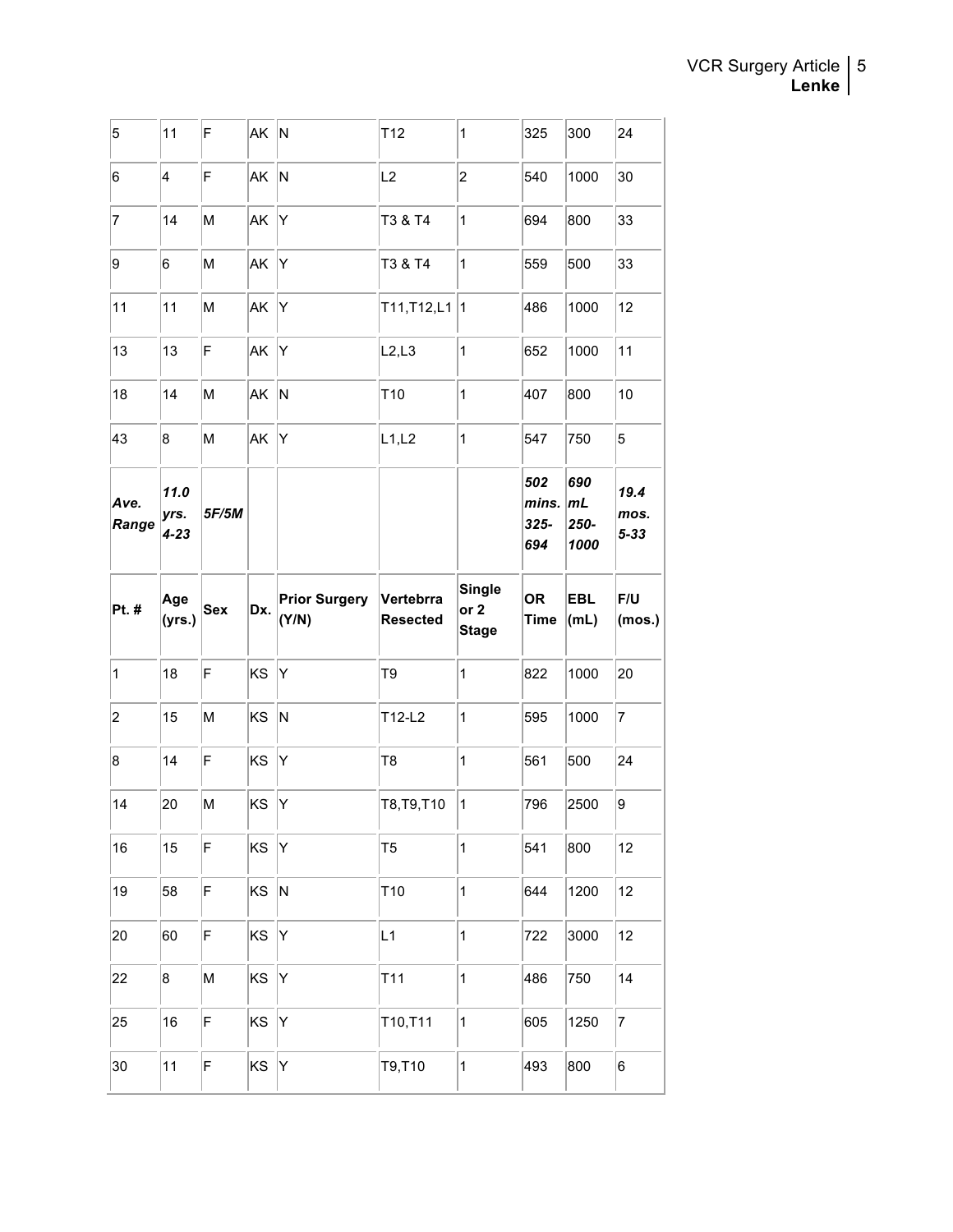| 31<br>32      | 54<br>17             | F<br>M | KS.<br>KS | IN.<br>ΙY | L1<br>T9,T10 | $\overline{2}$<br>$\vert$ 1 | 955<br>658                  | 2000<br>2200                 | 6<br>6                   |
|---------------|----------------------|--------|-----------|-----------|--------------|-----------------------------|-----------------------------|------------------------------|--------------------------|
| 35            | 10                   | M      | KS.       | ΙY        | T7,T8,T9     | $\vert$ 1                   | 685                         | 1000                         | 6                        |
| 38            | 18                   | F      | ΙKS       | IN.       | T10,T11      | 1                           | 540                         | 800                          | 3                        |
| Ave.<br>Range | 23.9<br>yrs.<br>8-60 | 9F/5M  |           |           |              |                             | $mins.$ $mL$<br>486-<br>822 | 650.2 1342.9<br>500-<br>3000 | 10.3<br>mos.<br>$3 - 24$ |

Dx. - diagnosis; EBL - estimated blood loss; F/U - follow-up; SS - severe scoliosis; GK - global kyphosis; AK - angular kyphosis; KS - kyphoscoliosis; HV - hemivertebra

# **Table 2 - Radiographic Data**

| Pt. H         | $Dx.$ AP | Preop<br>Cobb                      | Preop<br>Coronal<br><b>Flexibility</b><br>(degrees/%) | Initial<br>PO<br>Coronal<br>Cobb | Latest<br>PO<br>Coronal<br>Cobb        | % Coronal Max<br>Correction Lat.     | Preop<br>Cobb | Preop<br>HE<br>Lat. | PO<br>Lat.<br>Cobb | Initial Latest<br>PO<br>Lat.<br>Cobb | % Sagittal<br><b>Correction</b>                  |
|---------------|----------|------------------------------------|-------------------------------------------------------|----------------------------------|----------------------------------------|--------------------------------------|---------------|---------------------|--------------------|--------------------------------------|--------------------------------------------------|
| 12            | SS       | 79°                                | 66°/16%                                               | $31^\circ$                       | $34^\circ$                             | 57%                                  | $91^\circ$    | $58^\circ$          | $34^\circ$         | $36^\circ$                           | 60%                                              |
| 17            | SS       | 112°                               | 80°/29%                                               | $21^{\circ}$                     | $18^\circ$                             | 84%                                  | $31^\circ$    | N/A                 | $26^{\circ}$       | $28^\circ$                           | 10%                                              |
| 28            | SS       | 78°                                | 64°/20%                                               | $20^{\circ}$                     | n/a                                    | 74%                                  | $54^{\circ}$  | N/A                 | $24^{\circ}$       | N/A                                  | 56%                                              |
| 33            | SS       | 78°                                | 76°/3%                                                | $40^{\circ}$                     | $39^\circ$                             | 50%                                  | $25^\circ$    | N/A                 | $11^{\circ}$       | $9^{\circ}$                          | 64%                                              |
| 34            | SS       | $ 45^{\circ} $                     | 42°/7%                                                | $15^{\circ}$                     | $14^{\circ}$                           | 69%                                  | $12^{\circ}$  | N/A                 | $14^{\circ}$       | $23^\circ$                           | 92%                                              |
| 36            | SS       | $53^\circ$                         | 50°/6%                                                | $3^\circ$                        | $3^\circ$                              | 94%                                  | $29^\circ$    | N/A                 | $16^{\circ}$       | $16^{\circ}$                         | 45%                                              |
| 40            | SS       | $150^\circ$                        | 140°/6%                                               | $42^{\circ}$                     | $68^\circ$                             | 55%                                  | $40^{\circ}$  | N/A                 | $33^\circ$         | $32^{\circ}$                         | 20%                                              |
| Ave.<br>Range |          | $85.3^\circ$<br>45-<br>$150^\circ$ | 74.7°/11.7%<br>42-150°/3-<br>24%                      | $24.6^\circ$<br>$3-42^\circ$     | $28^\circ$<br>$3-68^\circ$             | 69.1%<br>50-94%                      |               |                     |                    |                                      |                                                  |
| Pt. H         | Dx.  AP  | Preop<br>Cobb                      | Preop<br>Coronal<br><b>Flexibility</b>                | <b>Initial</b><br>PO             | Latest<br>PO<br><b>Coronal Coronal</b> | % Coronal Preop<br><b>Correction</b> | Max<br>∣Lat.  | Preop<br>HE<br>Lat. | PO<br>Lat.         | PO<br>∣Lat.                          | Initial ∣Latest ∣% Sagittal<br><b>Correction</b> |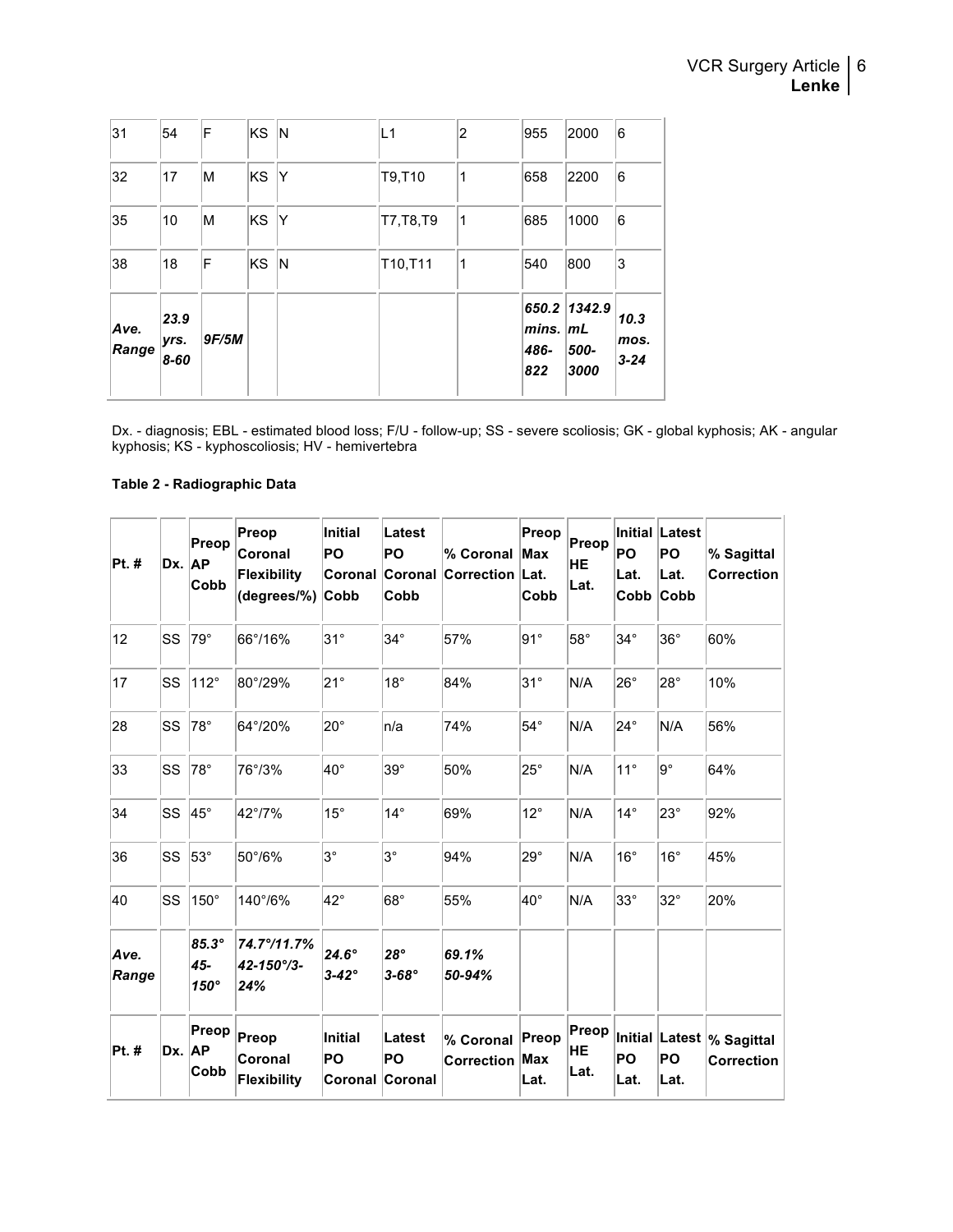|               |                                      | (degrees/%) Cobb                                           |                            | Cobb                         |                                                  | Cobb                          |                                   | Cobb Cobb                     |                              |                          |
|---------------|--------------------------------------|------------------------------------------------------------|----------------------------|------------------------------|--------------------------------------------------|-------------------------------|-----------------------------------|-------------------------------|------------------------------|--------------------------|
| 10            | $GK$ 11°                             | N/A                                                        | $5^{\circ}$                | $3^\circ$                    | N/A                                              | $105^\circ$                   | $98^\circ$                        | $48^{\circ}$                  | 46°                          | 56%                      |
| 15            | $GK$ 40°                             | <b>UTD</b>                                                 | $25^{\circ}$               | $24^{\circ}$                 | 40%                                              | $113^\circ$                   | 75°                               | $66^{\circ}$                  | $63^\circ$                   | 44%                      |
| 21            | GK N/A                               | N/A                                                        | N/A                        | N/A                          | N/A                                              | 113°                          | $91^\circ$                        | 43°                           | 46°                          | 59%                      |
| 23            | GK N/A                               | N/A                                                        | N/A                        | N/A                          | N/A                                              | $120^\circ$                   | $93^\circ$                        | $66^{\circ}$                  | $59^\circ$                   | 51%                      |
| 24            | GK N/A                               | N/A                                                        | $7^\circ$                  | $6^{\circ}$                  | N/A                                              | $70^{\circ}$                  | $53^\circ$                        | $13^\circ$                    | $12^{\circ}$                 | 83%                      |
| 26            | $GK$ 45°                             | 36°/20%                                                    | N/A                        | N/A                          | 87%                                              | $94^{\circ}$                  | $81^\circ$                        | $40^{\circ}$                  | $39^\circ$                   | 59%                      |
| 27            | GK N/A                               | N/A                                                        | N/A                        | N/A                          | N/A                                              | 108°                          | None                              | $ 46^{\circ} $                | $48^{\circ}$                 | 56%                      |
| 29            | GK 57°                               | N/A                                                        | N/A                        | N/A                          | 63%                                              | $118^\circ$                   | None                              | $61^\circ$                    | $84^{\circ}$                 | 29%                      |
| 37            | $GK$ 50°                             | 40°/20%                                                    | N/A                        | N/A                          | 30%                                              | $95^\circ$                    | $90^{\circ}$                      | $21^{\circ}$                  | $21^{\circ}$                 | 78%                      |
| 39            | GK N/A                               | N/A                                                        | N/A                        | N/A                          | N/A                                              | $97^\circ$                    | $70^{\circ}$                      | $56^{\circ}$                  | $58^\circ$                   | 40%                      |
| 41            | GK 44°                               | 26°/41%                                                    | $31^\circ$                 | $31^\circ$                   | 30%                                              | $82^\circ$                    | $50^\circ$                        | $41^\circ$                    | $41^{\circ}$                 | 50%                      |
| 42            | GK N/A                               | N/A                                                        | N/A                        | N/A                          | N/A                                              | $97^\circ$                    | None                              | $52^\circ$                    | $52^{\circ}$                 | 46%                      |
| Ave.<br>Range | $41.1^\circ$<br>$11 -$<br>$57^\circ$ | 34°/27%<br>26-40°/20-<br>41%                               | $17^\circ$<br>$5-31^\circ$ | $20^{\circ}$<br>$6-35^\circ$ | 50%<br>30-87%                                    | $92.5^\circ$<br>$70-$<br>118° | $77.9^\circ$<br>50-<br>$98^\circ$ | $46.1^\circ$<br>$13 -$<br>66° | 48.3°<br>$12-$<br>$84^\circ$ | 54.3%<br>29-83%          |
| Pt. #         | Preop<br>Dx. AP<br>Cobb              | Preop<br>Coronal<br><b>Flexibility</b><br>(degrees/%) Cobb | Initial<br>PO              | Latest<br>PO<br>Cobb         | % Coronal Max<br>Coronal Coronal Correction Lat. | Preop<br>Cobb                 | Preop<br>HE.<br>Lat.              | PO<br>Lat.<br>Cobb Cobb       | Initial Latest<br>PO<br>Lat. | % Sagittal<br>Correction |
| 3             | AK N/A                               | N/A                                                        | N/A                        | N/A                          | N/A                                              | $44^{\circ}$                  | $15^{\circ}$                      | $7^\circ$                     | $5^{\circ}$                  | 87%                      |
| 4             | AK N/A                               | N/A                                                        | N/A                        | N/A                          | N/A                                              | $62^\circ$                    | $50^{\circ}$                      | $13^\circ$                    | $27^\circ$                   | 56%                      |
| 5             | AK 23°                               | 15°/35%                                                    | 8°                         | $5^{\circ}$                  | 78%                                              | $ 45^{\circ} $                | None                              | 21°                           | $26^{\circ}$                 | 42%                      |
| 6             | AK N/A                               | N/A                                                        | N/A                        | N/A                          | N/A                                              | $52^\circ$                    | $26^{\circ}$                      | $14^{\circ}$                  | $15^{\circ}$                 | 71%                      |
| 7             | AK 122°                              | N/A                                                        | $22^{\circ}$               | $18^{\circ}$                 | 85%                                              | $135^\circ$                   | None                              | $ 46^{\circ} $                | $41^{\circ}$                 | 70%                      |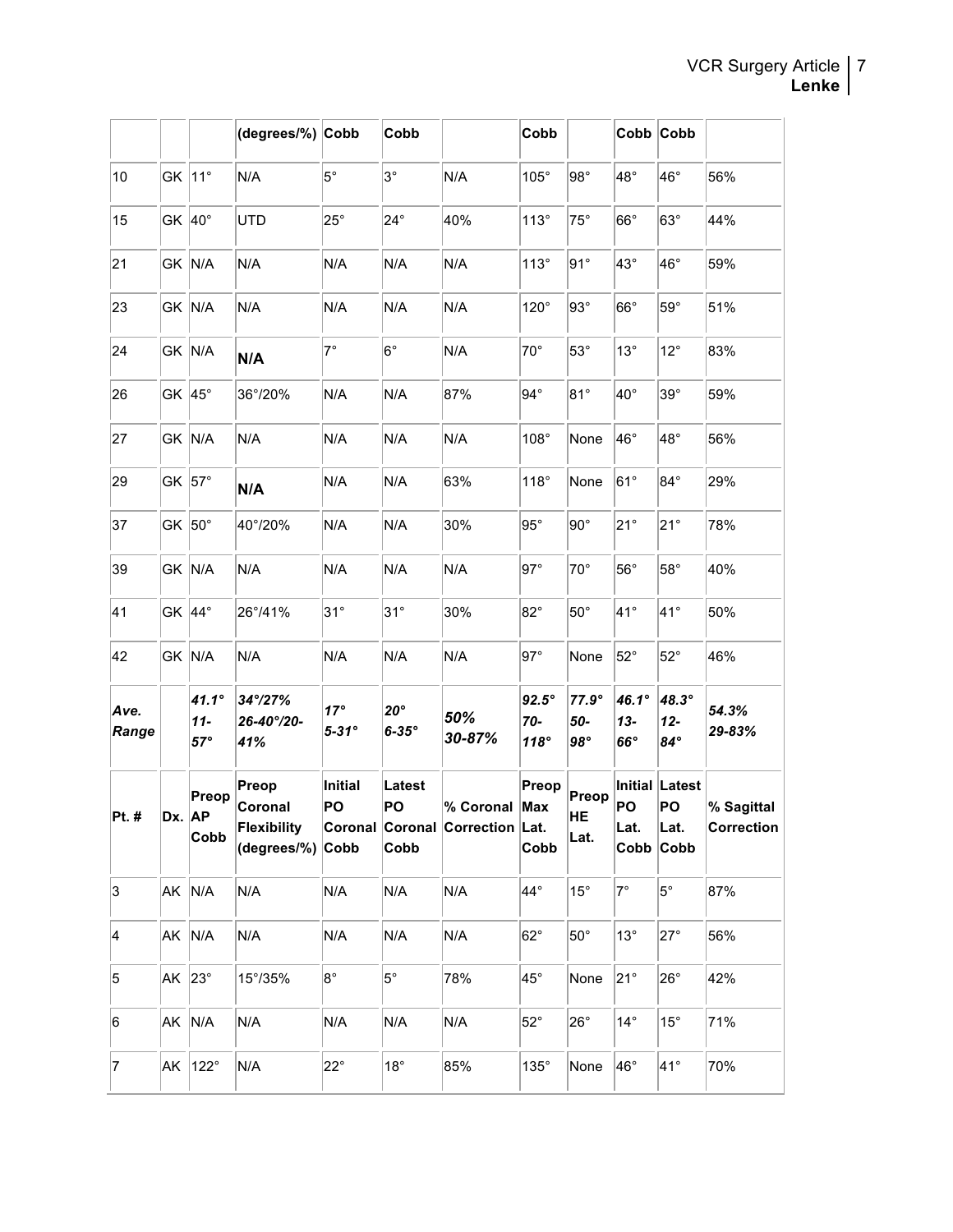| 9             |            | AK N/A                       | N/A                                            | N/A                        | N/A                        | N/A                                              | $80^\circ$                         | None                          | 29°                          | $29^\circ$                           | 48%                             |
|---------------|------------|------------------------------|------------------------------------------------|----------------------------|----------------------------|--------------------------------------------------|------------------------------------|-------------------------------|------------------------------|--------------------------------------|---------------------------------|
| 11            |            | AK N/A                       | N/A                                            | N/A                        | N/A                        | N/A                                              | $92^{\circ}$                       | 83°                           | $45^{\circ}$                 | $28^\circ$                           | 70%                             |
| 13            | AK         | N/A                          | N/A                                            | N/A                        | N/A                        | N/A                                              | $66^{\circ}$                       | None                          | None                         | 45°                                  | 32%                             |
| 18            | AK         | $ 20^{\circ} $               | None                                           | $6^{\circ}$                | $10^{\circ}$               | 50%                                              | $56^{\circ}$                       | $44^{\circ}$                  | $18^{\circ}$                 | $18^{\circ}$                         | 68%                             |
| 43            | AK.        | $ 27^\circ$                  | 11°/59%                                        | 8°                         | $11^{\circ}$               | 59%                                              | $95^\circ$                         | $60^\circ$                    | $12^{\circ}$                 | $10^{\circ}$                         | 89%                             |
| Ave.<br>Range |            | 48°<br>$20 -$<br>$122^\circ$ | 13°/47%<br>$11 - 15^{\circ}/35 -$<br>59%       | $11^\circ$<br>$6-22^\circ$ | $11^\circ$<br>$5-18^\circ$ | 68%<br>50-85%                                    | $72.7^\circ$<br>44-<br>$135^\circ$ | 46.3°<br>$15 -$<br>$83^\circ$ | $22.9^\circ$<br>$7-46^\circ$ | $24.4^\circ$<br>$5-45^\circ$         | 63.3%<br>32-89%                 |
| Pt. H         | $Dx.$ $AP$ | Preop<br>Cobb                | Preop<br>Coronal<br>Flexibility<br>(degrees/%) | Initial<br>PO<br>Cobb      | Latest<br>PO<br>Cobb       | % Coronal Max<br>Coronal Coronal Correction Lat. | Preop<br>Cobb                      | Preop<br>HE<br>Lat.           | PO<br>Lat.<br>Cobb           | Initial Latest<br>PO<br>Lat.<br>Cobb | % Sagittal<br><b>Correction</b> |
| $\vert$ 1     | KS         | $54^{\circ}$                 | 46°/15% (36<br>PP)                             | $22^{\circ}$               | $26^{\circ}$               | 56%                                              | $60^{\circ}$                       | $68^\circ$                    | $29^{\circ}$                 | $37^\circ$                           | 38%                             |
| 2             | KS         | $86^{\circ}$                 | 64°/26%                                        | N/A                        | $30^\circ$                 | 65%                                              | 107°                               | $79^{\circ}$                  | None                         | 56°                                  | 48%                             |
| 8             | KS         | 71°                          | 55°/23%<br>(PP)                                | $21^{\circ}$               | $27^\circ$                 | 62%                                              | $76^{\circ}$                       | $52^{\circ}$                  | $28^\circ$                   | $30^\circ$                           | 61%                             |
| 14            | KS         | 124°                         | 110°/11%                                       | 76°                        | $62^{\circ}$               | 50%                                              | $144^\circ$                        | $115^\circ$                   | $73^\circ$                   | $65^\circ$                           | 55%                             |
| 16            | KS         | $68^\circ$                   | 62°/9%                                         | 41°                        | $35^\circ$                 | 44%                                              | 138°                               | $103^\circ$                   | $86^{\circ}$                 | $80^\circ$                           | 42%                             |
| 19            | KS         | $98^\circ$                   | 76°/23%                                        | 41°                        | $38^\circ$                 | 61%                                              | 109°                               | $68^\circ$                    | $33^\circ$                   | $38^\circ$                           | 65%                             |
| 20            | KS         | $74^{\circ}$                 | 78°/14%                                        | $37^\circ$                 | 44°                        | 41%                                              | $88^\circ$                         | $65^\circ$                    | $38^\circ$                   | $30^\circ$                           | 66%                             |
| 22            | KS         | $127^\circ$                  | 88°/31%                                        | 76°                        | $52^{\circ}$               | 56%                                              | $110^\circ$                        | $85^\circ$                    | $67^\circ$                   | $55^{\circ}$                         | 50%                             |
| 25            | KS         | $104^\circ$                  | 97°/7%                                         | 75°                        | $70^{\circ}$               | 33%                                              | $91^\circ$                         | $77^\circ$                    | $35^\circ$                   | $35^\circ$                           | 62%                             |
| 30            | KS         | $56^\circ$                   | None                                           | $28^\circ$                 | $28^\circ$                 | 50%                                              | $83^\circ$                         | None                          | 42°                          | $42^{\circ}$                         | 49%                             |
| 31            | KS         | $ 85^\circ $                 | 77°/9%                                         | $39^{\circ}$               | $37^\circ$                 | 56%                                              | $110^\circ$                        | $40^{\circ}$                  | $27^\circ$                   | $28^\circ$                           | 75%                             |
| 32            | <b>KS</b>  | $91^\circ$                   | 77°/15%                                        | $20^{\circ}$               | $11^{\circ}$               | 88%                                              | $109^\circ$                        | $75^\circ$                    | $67^\circ$                   | $71^\circ$                           | 35%                             |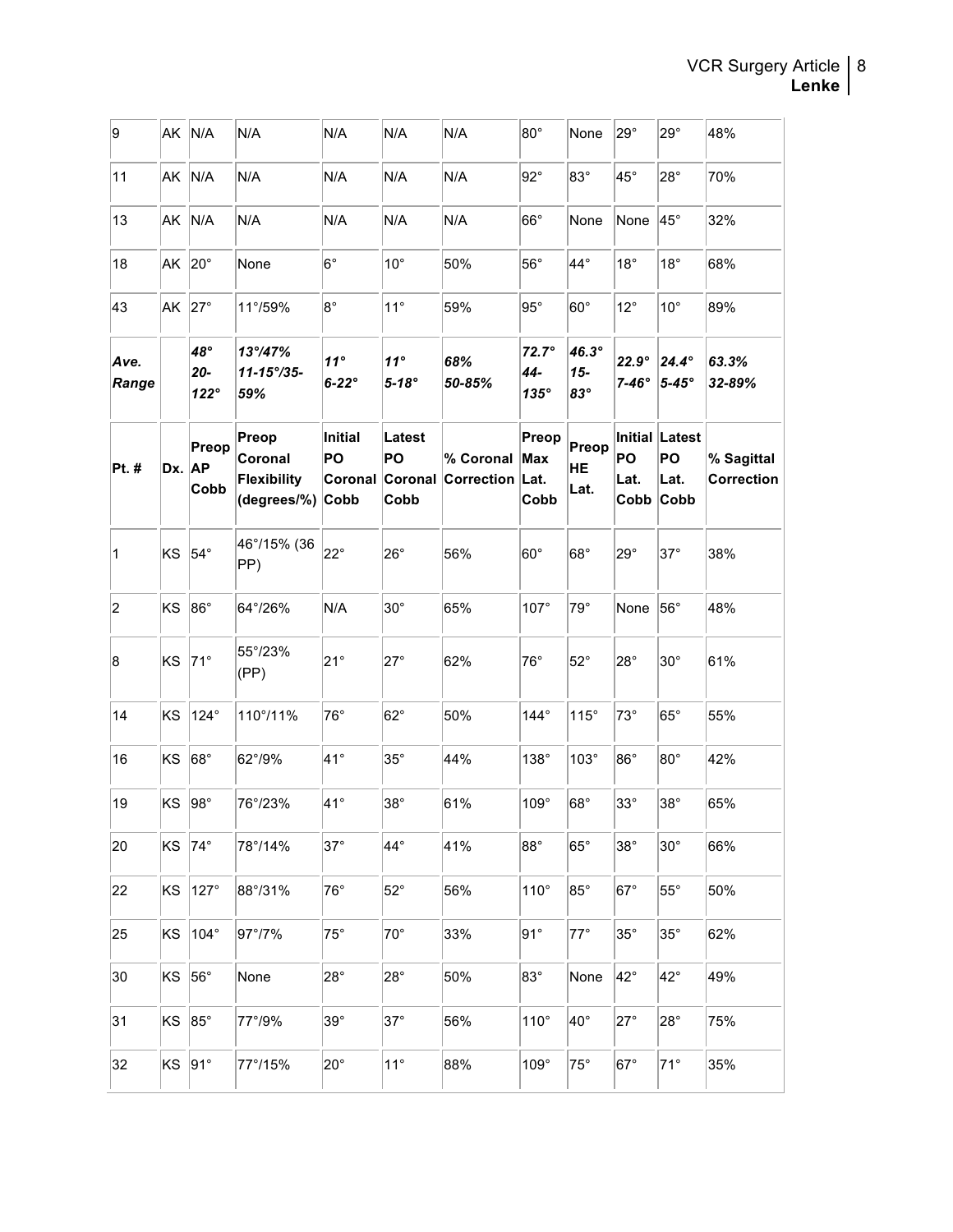| Ave. |     | $90.1^{\circ}$ |          | $44.4^\circ$  | $40.2^\circ$ | 55.1% | $103.6^\circ$ 75.2° |      | $45.1^\circ$  | $45.2^\circ$  |     |
|------|-----|----------------|----------|---------------|--------------|-------|---------------------|------|---------------|---------------|-----|
| 38   | ΚS  | 135            | 121°/10% | $ 39^{\circ}$ | 41°          | 70%   | $140^\circ$         | None | $ 24^{\circ}$ | $ 27^{\circ}$ | 80% |
| 35   | KS. | $ 92^{\circ}$  | N/A      | $57^\circ$    | $58^\circ$   | 37%   | $87^\circ$          | None | $ 37^\circ$   | '39°          | 55% |

AP - anteroposterior; PO - postoperative; HE - hyperextension; PP - push prone

# **Surgical Technique**

The surgical technique involved in a posterior vertebral column resection (VCR) is quite demanding and requires the operating team to be well versed in spinal deformity surgical techniques. The first important component to a successful operation is appropriate patient positioning on the operating frame. We utilize the OSI "Jackson" operative frame, either the open frame with adjustable pads, or for very small patients, the closed frame utilizing chest rolls. All patients receiving preoperative halo-gravity traction (n=27) are positioned with their halo in a lessened amount of traction weight. There were no patients who had counter-traction performed with femoral traction pins so as to avoid over-distraction of the spinal cord since this is a spinal column shortening procedure. Optimal positioning is important during these lengthy procedures in order to avoid excessive pressure points in the axilla and to maintain stability of the trunk. The use of spinal cord monitoring, including some form of motor tract monitoring is strongly recommended.

A thorough subperiosteal dissection of the exposed posterior vertebral column is required. In revision patients, a preoperative 3D CT scan is helpful to understand posterior vertebral column pathoanatomy prior to surgery, and also to confirm expected pathoanatomy intraoperatively as portrayed by the CT scan. Because of the length of these surgeries and the potential for significant bleeding, it is imperative to minimize epidural and osseous blood loss during these surgeries. This is performed not only with careful subperiosteal stripping of the posterior vertebral elements, but also with the use of adjunctive antifibrinolytics such as Aprotinin (Trasylol) or with Tranexamic Acid. Aprotinin was utilized in all pediatric patients (n=31) during their procedure. While the use in adults was initially performed, it is no longer administered due to the risk of renal failure as recently documented in cardiac literature.(6)

Following exposure, posterior column ligament and facet releases/osteotomies (Ponte type osteotomies in previously unfused spines and Smith-Petersen osteotomies in previously fused regions) may be performed. These often are performed at the apex of scoliosis or kyphoscoliosis deformities to also aid in apical pedicle screw fixation. Secure pedicle screw fixation is then obtained for the appropriate levels which are to be included in the definitive instrumentation and fusion. The use of multiaxial reduction screws (MARS) is quite helpful at strategic positions: 1) the apical concave regions of severe scoliosis, 2) the proximal and/or distal regions of severe kyphosis or kyphoscoliosis, 3) the concave lumbar region of any type of deformity in the lumbar spine. Pedicle fixation will provide stability to the spinal column above and below the resection area which is imperative in preventing and/or treating spinal subluxation which is a real risk with these procedures. All pedicle screws in this series were placed using the free hand technique espoused by Kim and Lenke, et al (7) using anatomic landmarks and a special blunt, curved gearshift. The pedicles were palpated to confirm intraosseous borders, under-tapped by 1 mm, repalpated again to confirm intraosseous borders, and then screws were placed.

In the thoracic spine, 5 to 6 cm of the medial rib associated with the level to be resected is removed. Subperiosteal dissection of the medial aspect of the rib is performed. It is cut approximately 5 to 6 cm lateral to the vertebral attachment and then as much of the rib as possible is removed down to the head anteriorly and is kept intact for later placement on top of the laminectomy defect. This is performed prior to the laminectomy to avoid canal intrusion. In primary procedures, super-periosteal dissection around the lateral aspect of the pedicles and vertebral body is performed using Penfield elevators. The soft tissues and the anterior vasculature are held from harms way with either mailable retractors or special lateral wall vertebral body elevators (PSO tool set®, Medtronic Spinal and Biologics, Memphis, TN). In revision cases, a subperiosteal dissection will be required due to previous scarring, with a similar approach to gain access circumferentially around the vertebra(e) to be resected. In both circumstances, the segmental vessels are kept lateral in a soft tissue cuff and should not be violated.

Next, a wide laminectomy is performed centrally over the apical level(s) which are to be resected. Typically, the entire lamina of the level to be resected, the lamina cephalad to the pedicles above, and caudad to the pedicles below, is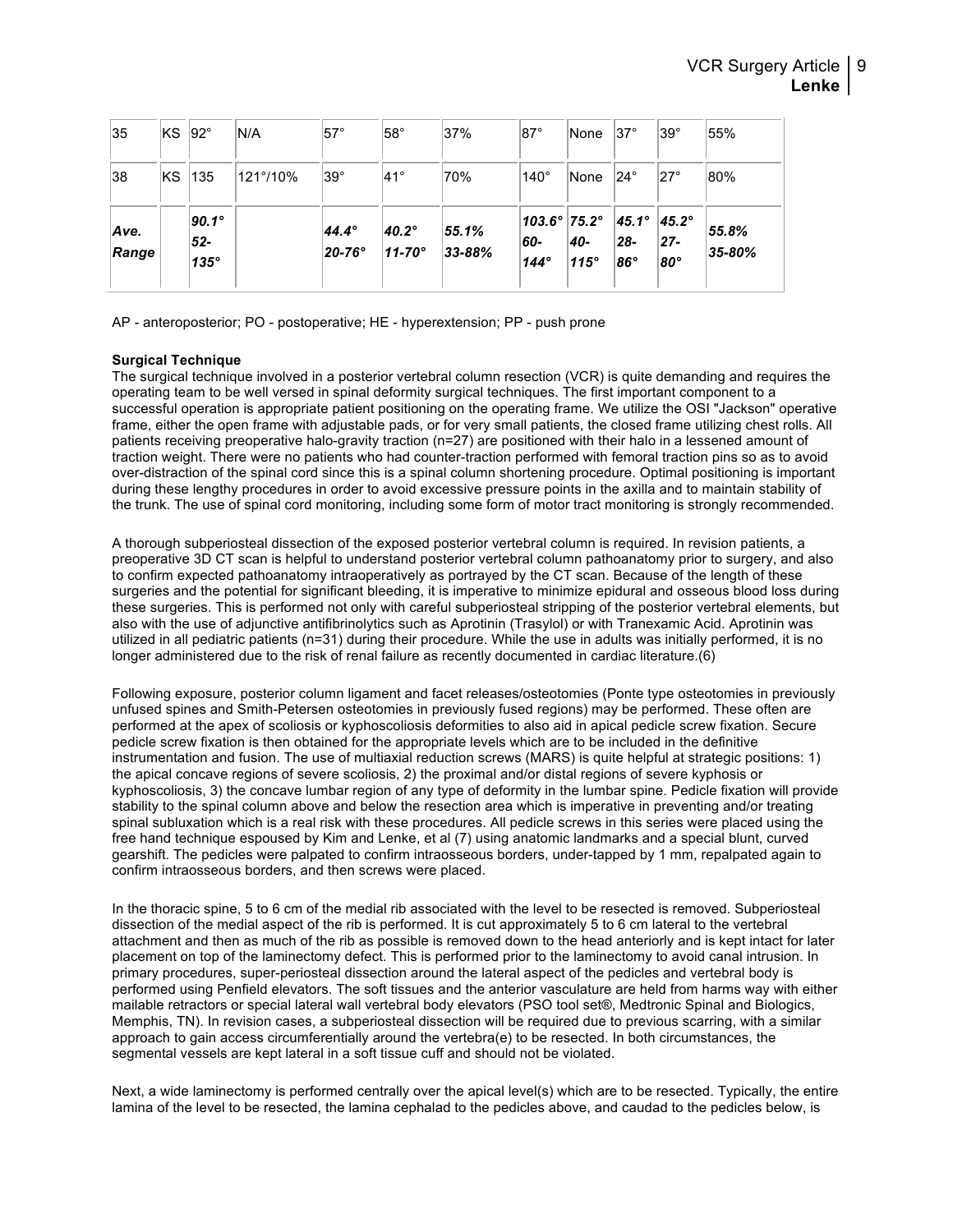removed. Normally, for a one-level resection procedure, a posterior column laminectomy will result in a 5 to 6 centimeter exposure of the dura and neural elements. It is important not to minimize the posterior column exposure to gain thorough access to the spinal cord and/or cauda equina circumferential to aid in the resection procedure and also for visualizing any dural impingement during the correction.

Next, the pedicles to be resected are encircled, and removal of the vertebral body is started. Prior to removing the anterior body, a temporary, stabilizing rod should be placed and attached to at least two or three pedicle screws both above and below the resection area. Classically, a unilateral rod is used, however, in severe angular kyphotic or kyphoscoliotic deformities, bilateral rods are recommended to prevent spinal subluxation. The vertebral body resection begins by gaining access to the cancellous bone of the vertebral body through a lateral pedicle-body entrance. Next, curetting of the cancellous bone of the body is performed saving the bone for later bone graft. We have noted that bleeding occurring with a vertebral corpectomy is significantly less in the thoracic spine then when performing similar procedures in the lumbar spine. For a scoliosis or kyphoscoliosis deformity, resecting the apical concave pedicle can be quite challenging since it is very cortical, and in a pure scoliosis deformity, the entire spinal cord/dural sac is resting on the medial concave pedicle which does not have any ventral vertebral body associated with it since the body is swung lateral and dorsal in its rotated position on the convexity. In this regard, using a small, high-speed burr (we prefer the Midas Rex® AM8 [Medtronic, Fort Worth, TX]) is helpful to carefully burr away the cortical bone along this concave region. Thus, in scoliosis and kyphoscoliosis deformities, the majority of the vertebral body will be removed from the convexity of the deformity since that is where the vertebral body is located. We prefer to perform the concave resection of the pedicle prior to the convex removal so there is no bleeding into this dependent concave region. This also allows the concave spinal cord to drift somewhat more medial and remove tension prior to going to the convexity for completion of the corpectomy. The entire body is removed except for the anterior shell, as we like to keep a thin rim of bone intact on the anterior longitudinal ligament (ALL) for fusion purposes. However, if this bone is cortical then it must be thinned to allow easy closure of the resection area.

Next, discectomies both above and below are performed using curettes as needed. It is important not to violate the endplates of the superior and inferoadjacent regions as placement of a structural intracorporeal cage may be required. The last part of the vertebral resection will be the posterior vertebral body wall or floor of the spinal canal. Here it will be essential to control epidural bleeding with the judicious use of bipolar cauterization, topical hemostatic agents such as FloSeal® (Baxter U.S., Deerfield, IL), Gelfoam® (Pharmacia, Kalamazoo, MI), and cottonoids. The dural sac must be circumferentially freed and exposed and then separated from the epidural venous complex as well as the posterior longitudinal ligament (PLL). This posterior vertebral wall must be removed in its entirety with reverseangled curettes, Woodson elevators, or a specialized posterior wall impactor (PSO tool set®, Medtronic Spinal and Biologics, Memphis, TN) which are utilized to impale the posterior wall into the ventral defect that has been created. It is imperative that the ventral spinal cord is completely free of any bony prominences to avoid impingement during closure. This is especially true at the disc levels, especially above but also below, as there tends to be osteophytic lipping in that region which can cause ventral compression if not removed.

At this point, the resection is complete and closure of the resected area with compression forces is performed. The spinal column is always shortened, not lengthened, with convex compression performed as the main correcting technique. This is performed either with individual pedicle screws in primary cases where a good bony grip of the vertebrae is found, or in a construct-to-construct closure mechanism utilizing dominoes at the apex of the resected area. In this method, closing from a construct rod above to a construct rod below to distribute the forces of correction over several levels is performed. It is imperative to compress slowly as subluxation and/or dural impingement can occur along the way. In any deformity that has a degree of kyphosis (GK, AK, and K+S), we place an anteriorly based structural cage to prevent over-shortening of the deformity, and it also acts as a hinge to provide further kyphosis correction. Typically, the spinal column will be shortened by 1 to 1.5 cm, an appropriate height and length cage will be inserted, and then further closure onto the cage to make it snug and fixed will be performed as a final correction maneuver. Once closure has been fully performed, a permanent contralateral rod is placed with appropriate correction maneuvers performed. Then the temporary closing rod is removed and a permanent, final rod is placed on the contralateral side as well. Appropriate compression and distraction forces, in situ contouring, and other correction techniques may be performed always being mindful of any resultant affect on the resected area with respect to subluxation or dural impingement. Next, adequate alignment is confirmed by intraoperative radiographs. Decortication and bone grafting follow with copious amounts of local graft obtained from the resection procedure. The laminectomy defect is covered with the previously harvested ribs for the costotransversectomy approach. These ribs are split in half longitudinally with the cancellous surface placed along the entire laminectomy defect from the lamina above to the lamina below. This creates a rib "bridge" of bone to protect the dura as well as to provide a posterior onlay fusion. The rib is held in place with sutures or a crosslink if there is room and no prominence. To confirm the absence of impingement, final implant security is documented as well as a final circumferential check of the exposed dura. The vast majority of these procedures (n=38) were performed in a single stage with the remaining (n=5) treated with a 2 staged procedure.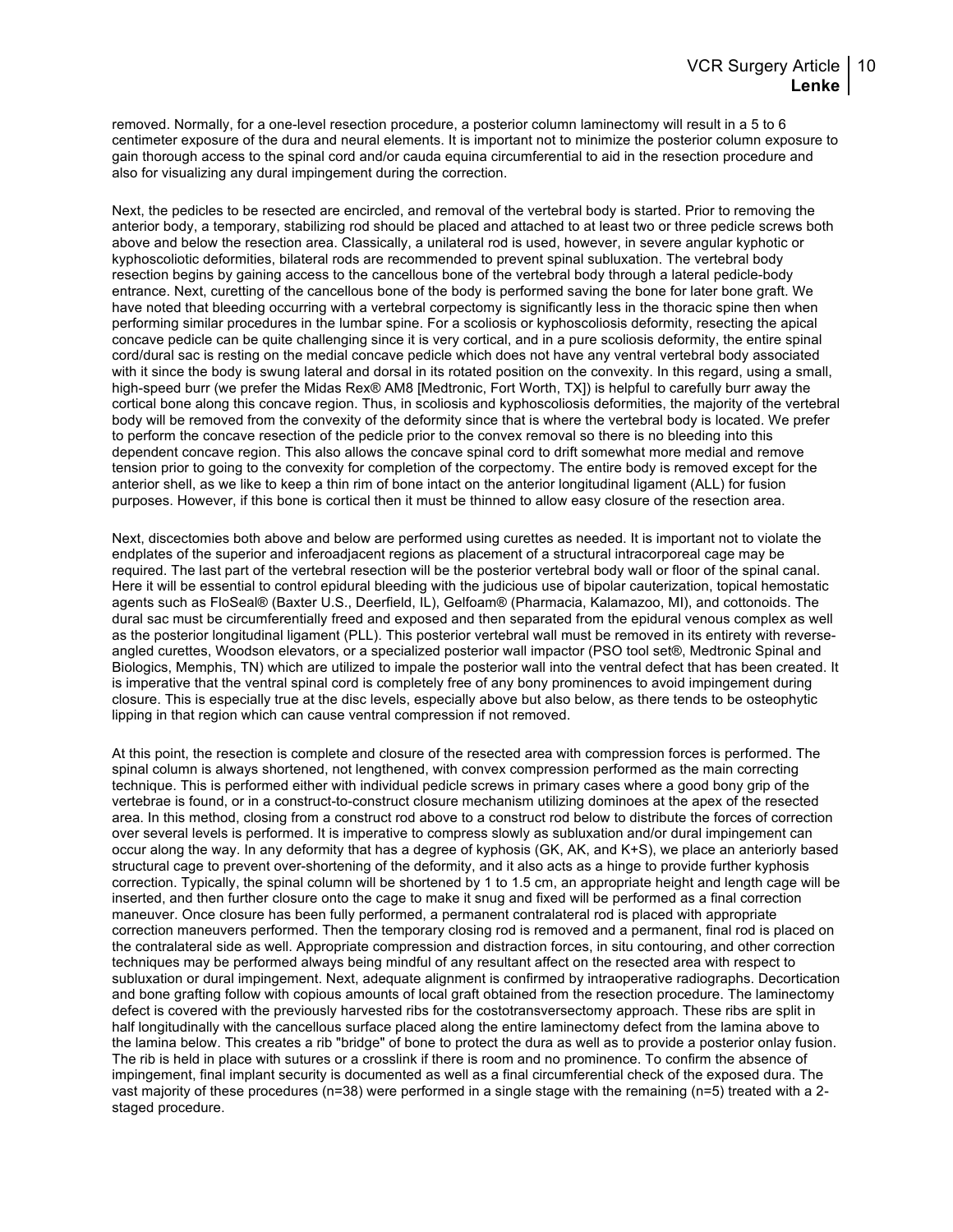# VCR Surgery Article 11 **Lenke**

#### **Postoperative Treatment**

All patients were rigidly stabilized to allow upright posture immediately after surgery. Most patients sat and dangled on the side of the bed on postoperative day 1, and were out of bed and to a chair by postoperative day 2. A few pediatric patients having soft bone, or those with cervicothoracic constructs were braced for 3 to 4 months after surgery. None of the adult patients were braced after surgery. (Figure 1)

**Figure 1A-C**. Patient is a 58+7-year-old female with a long-standing kyphoscoliosis and osteoporosis.



**Figure 1A.** Her preoperative main thoracic scoliosis measured 98°, side-bending to only 76° (25% flexibility) with a +109° kyphosis hyperextending to +68°.



**Figure 1B.** She underwent a single-staged posterior T10 vertebral column resection (VCR) with PSF from T2 to L4, and anterior cage placement from T9-T11. Her postoperative coronal correction was at 38° (61%), and her sagittal plane correction was to +38° (67%).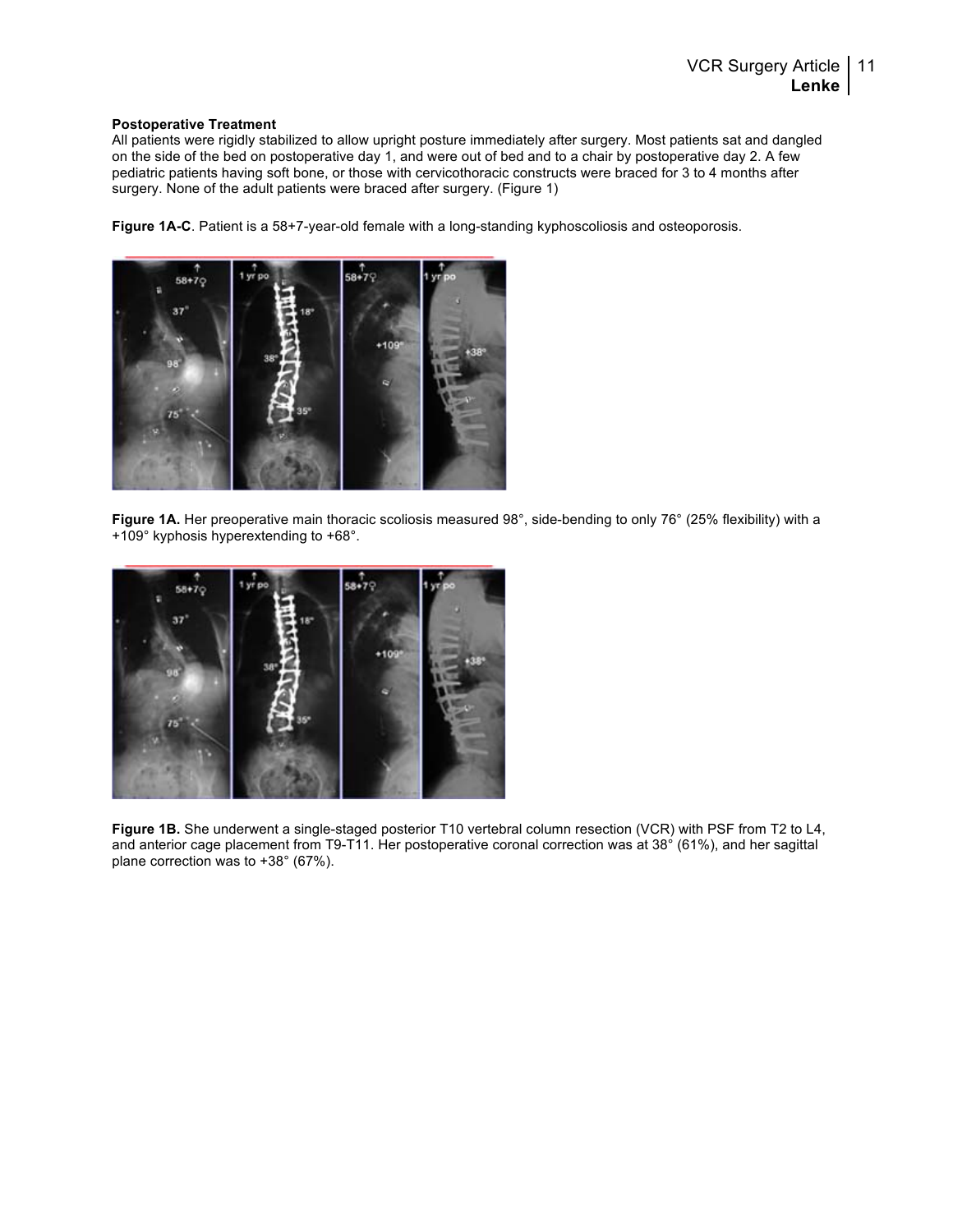

**Figure 1C.** Her pre and postoperative clinical photographs show the excellent restoration of more normal trunk contours following her single-level VCR without any thoracoplasty procedure performed.

# **Radiographic**

The major curve correction was 73° (69%) for the scoliosis cases, 46° (54%) for the global kyphosis cases, 48° (63%) for the angular kyphosis cases, and a combined 110° (55%) for the kyphosis + scoliosis cases. For the severe scoliosis cases, the mean preoperative coronal Cobb of 85° had a preoperative flexibility of 75° (11%), with initial curve correction averaging 25°, and ultimate correction averaging 28° (69%). For the global kyphosis cases, the preoperative maximum sagittal Cobb of +93° (range 70-+120°) had a preoperative flexibility averaging +78° with initial postoperative correction averaging +46°, and ultimate correction averaging +48° (54%). For the angular kyphosis case, the average preoperative kyphosis of +72° had an average preoperative extension lateral measurement of +46° with initial correction averaging 23°, ultimate correction 24° (63%). Lastly, for the kyphoscoliosis cases, the preoperative mean total kyphosis + scoliosis measurement was 194°, with a combined 103° of initial correction, and 107° of ultimate correction (55%). No patient thus far has required revision surgery for instrumentation, or fusion complications. (Figure 2)

**Figure 2A-D.** Patient is a 17+8-year-old female with severe idiopathic kyphoscoliosis.



**Figure 2A.** She had a 135-degree coronal plane deformity bending to only 121° (11% flexibility), and a +140-degree kyphosis deformity. Thus, she had 275° of total kyphoscoliosis deformity.

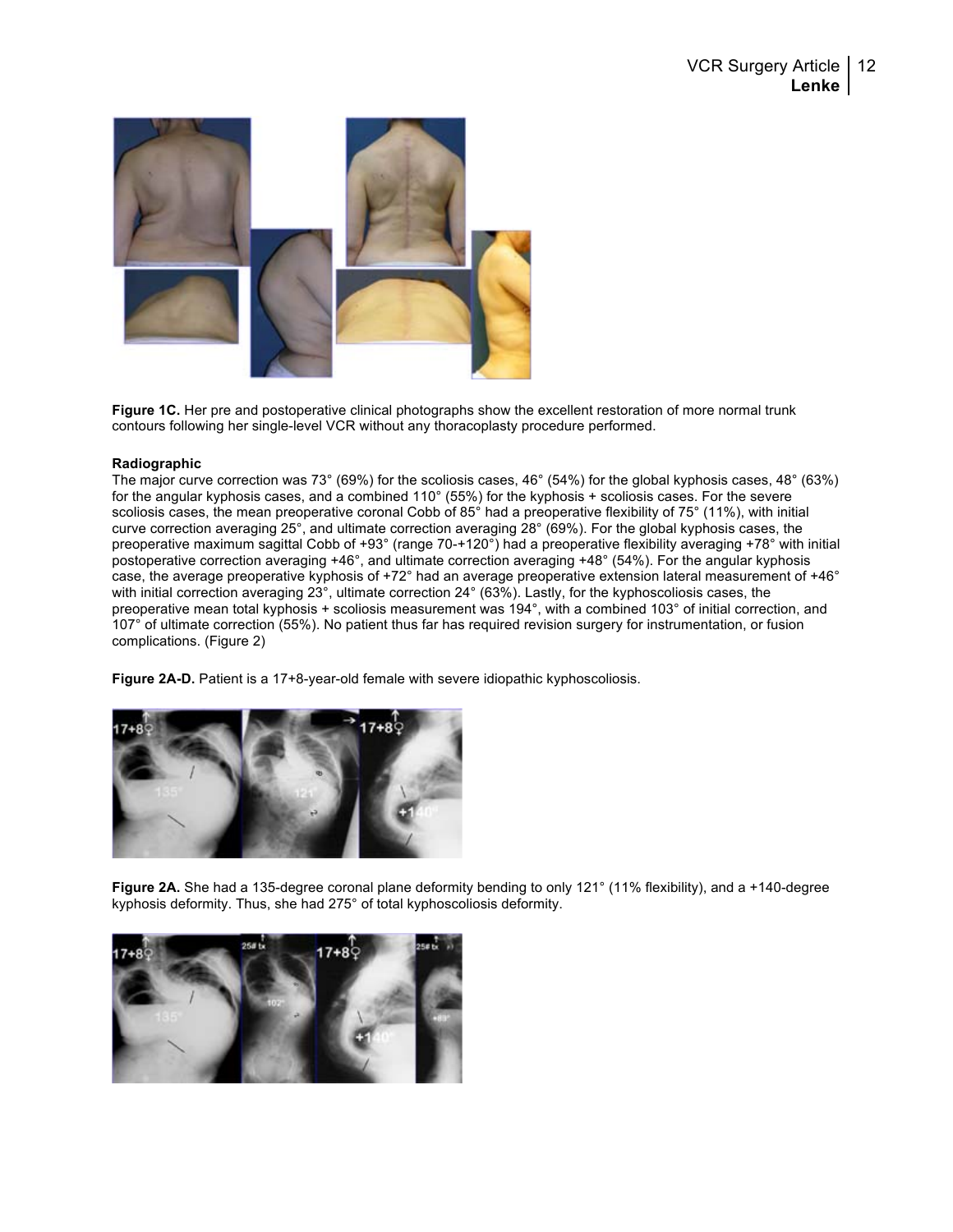**Figure 2B.** Preoperatively, she was placed in halo-gravity traction for four weeks to stretch out her spinal column and to improve her nutritional and respiratory statuses. Her ultimate coronal plane deformity corrected to 102° and her sagittal plane to +89°.



**Figure 2C.** She underwent a two-stage T10 VCR with PSF from T2 to L4. Her ultimate coronal plane correction was to 39° (72% correction) with sagittal plane correction to +24° (88%).



**Figure 2D.** Pre and postoperative clinic photos show marked correction of her trunk with a concomitant seven-rib thoracoplasty performed in order to gain full access of her posterior spinal column because of her severe deformity.

# Table 3: Complications of 43 Patients

#### **Neurologic**

Following surgery, all patients were at their baseline (n=40) or showed improved spinal cord function (n=3), while no one worsened. Seven patients (18%) lost intraoperative NMEP data during correction with data returning to baseline following prompt surgical intervention. All seven of these patients had some form of preoperative kyphosis (GK-1, AK-2, and K+S-4). Five of the seven patients had some type of spinal column subluxation occur during the vertebrectomy site closure. In five of the patients, subluxation occurred with actual closure of the vertebrectomy site with the most common impingement being the ventral aspect of the proximal level of the spinal cord. In one patient (GK) NMEP data were lost with closure, and returned with reopening the osteotomy site and closure over a cage. (Figure 3) In another patient (AK), over-shortening of the spinal cord occurred with closure over a small cage. When a larger cage was inserted with compression, the data remained normal. All seven of these patients had NMEP data return to baseline promptly following the surgical correction of subluxation or placement of a larger anterior cage.

**Figure 3A-H.** Patient is an 18+6-year-old female with a combined Scheuermann's/congenital kyphosis.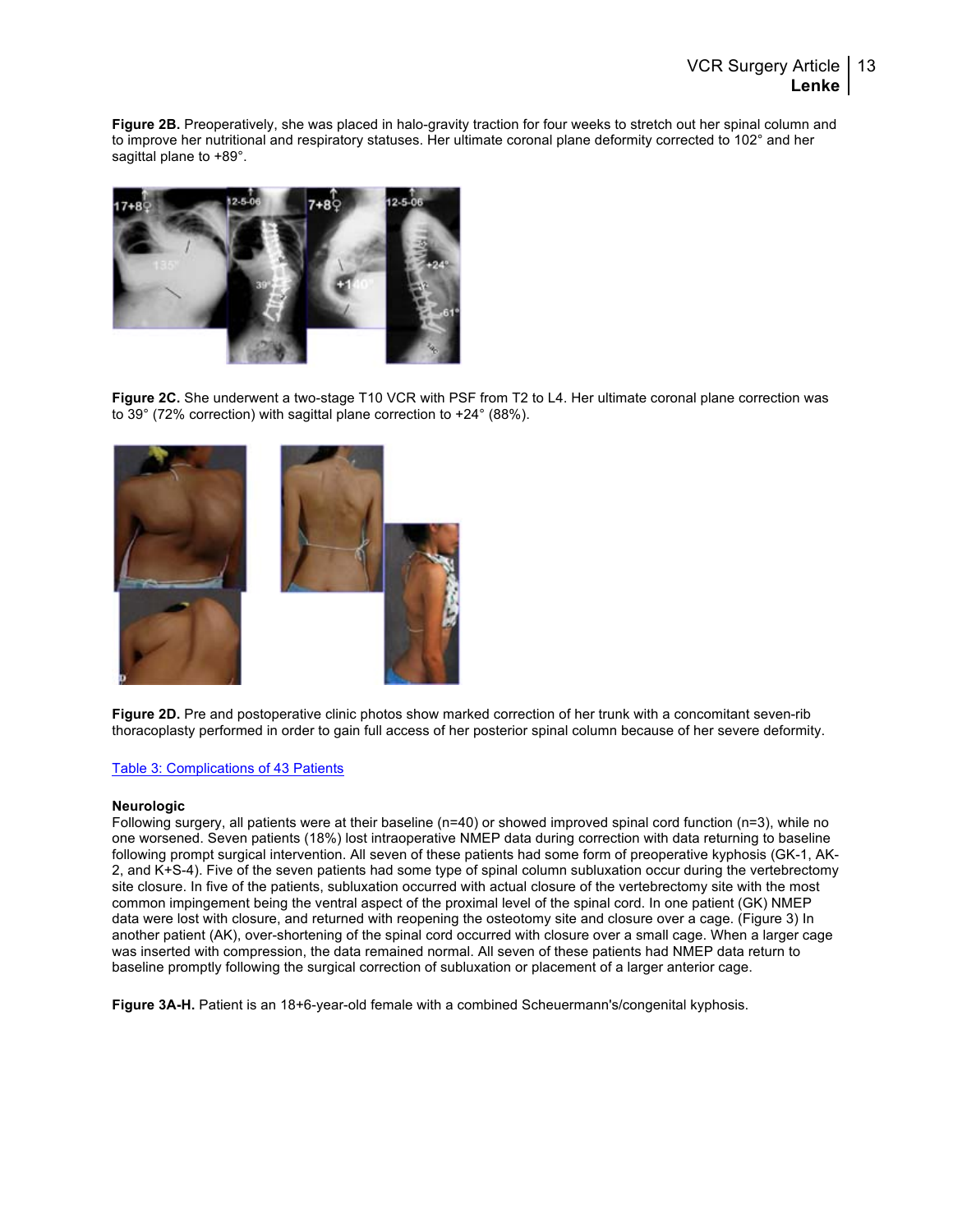

**Figure 3A.** She had a +105-degree sagittal plane deformity, correcting to only +98° (6%) on hyperextension.



**Figure 3B.** Her preoperative MRI showed ventral dural compression along the entire posterior edge of her global kyphosis deformity as well as fused posterior apical facet joint. She also exhibited exertional myelopathy. Statically she had normal neurology, but after walking for longer than 15 minutes, her legs became heavy, numb, and she exhibited bilateral clonus and up-going toes.



Figure 3C. Further complicating the matter was her weight at 285 pounds (preop clinical photos).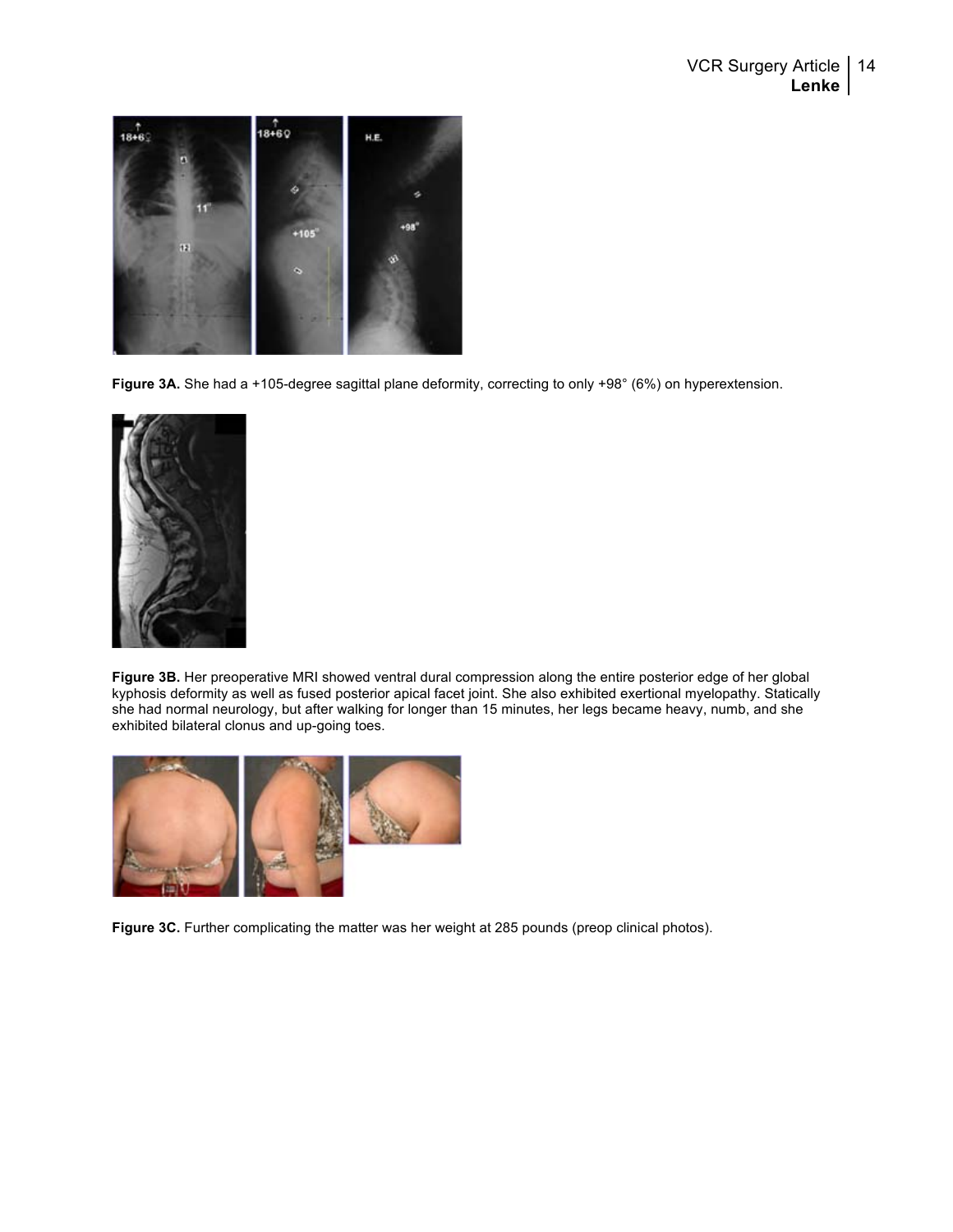

**Figure 3D.** She underwent a single-level posterior vertebral column resection (VCR) with anterior cage placement, following closure of her deformity over the cage;

| 3 cort 1 cerv                     |                      |                            |                                                        | None 4 ch Tibial S 2 ch NMEP perc |                            |                        | None 2 CH NMEP                                                     |
|-----------------------------------|----------------------|----------------------------|--------------------------------------------------------|-----------------------------------|----------------------------|------------------------|--------------------------------------------------------------------|
| Switch: Stop                      | Avg: Stop            |                            |                                                        | Switch: Stop                      | Avg: Stop                  |                        |                                                                    |
| TOT EIT 3 Par3<br>TO2 EI2 1 Pair1 | <b>Rate:</b><br>Rate | S. SHE Lev:<br>5.1Hz   Lev | Am 00<br>47.1 mA                                       | TD1:El1 7 Par7<br>TD2 EQ 7 Pw/7   | <b>Rate</b><br><b>Hutu</b> | 5.1Hz Law<br>5.1Hz Lev | QV<br>376 V                                                        |
|                                   |                      |                            | N 300 NR<br>10 mm Noronal<br>1uV Anp 1                 |                                   |                            |                        | N: 100 NR<br><b>S. S. Fork  . Prime proved</b><br><b>TUV Are 5</b> |
|                                   |                      |                            | N 300 NR<br>10 ms Normal<br>TuV Aire 2                 |                                   |                            |                        | N: 100 NR<br>5 ms Norms<br>Tuy Amp 6                               |
|                                   |                      | 10 mm                      | N: 300 NR<br>Normal<br>TWV Are 3                       |                                   |                            |                        | N. 100 NR<br>Area, Normal<br>1 uV Amp 5                            |
|                                   |                      | 10 mm<br>1 www.            | N 300 NR<br>Normal<br><b>ARA</b>                       |                                   |                            |                        | N 100 NR<br>S.m.  Moons<br>TuV Are 6                               |
|                                   |                      | 10 mm<br>14V               | N. 300 NR<br>Mixmus<br>Amp 1                           |                                   |                            |                        | N. 100 NR<br>5 ms Narny<br>1 uV Are 5                              |
|                                   |                      | 10 <i>iri</i> s<br>A WV 2  | N. 300 NR<br>Morrow<br>Anp 2                           |                                   |                            |                        | N: 100 NR<br>5 nov. Norma<br><b>TWV Amp 6</b>                      |
|                                   |                      |                            | <b>300 NR</b><br><b>Kilimat</b><br>Arg 3               |                                   |                            | N.                     | 100 NR<br>Affred James<br>1 uV Amp 5                               |
|                                   |                      |                            | NR:<br><b>Noch</b><br><b>Note thread</b><br>1 uV Are 4 |                                   |                            | N.                     | TOO NR<br>$.579 - 590$<br><b>TW Are 6</b>                          |
|                                   |                      |                            |                                                        |                                   |                            |                        |                                                                    |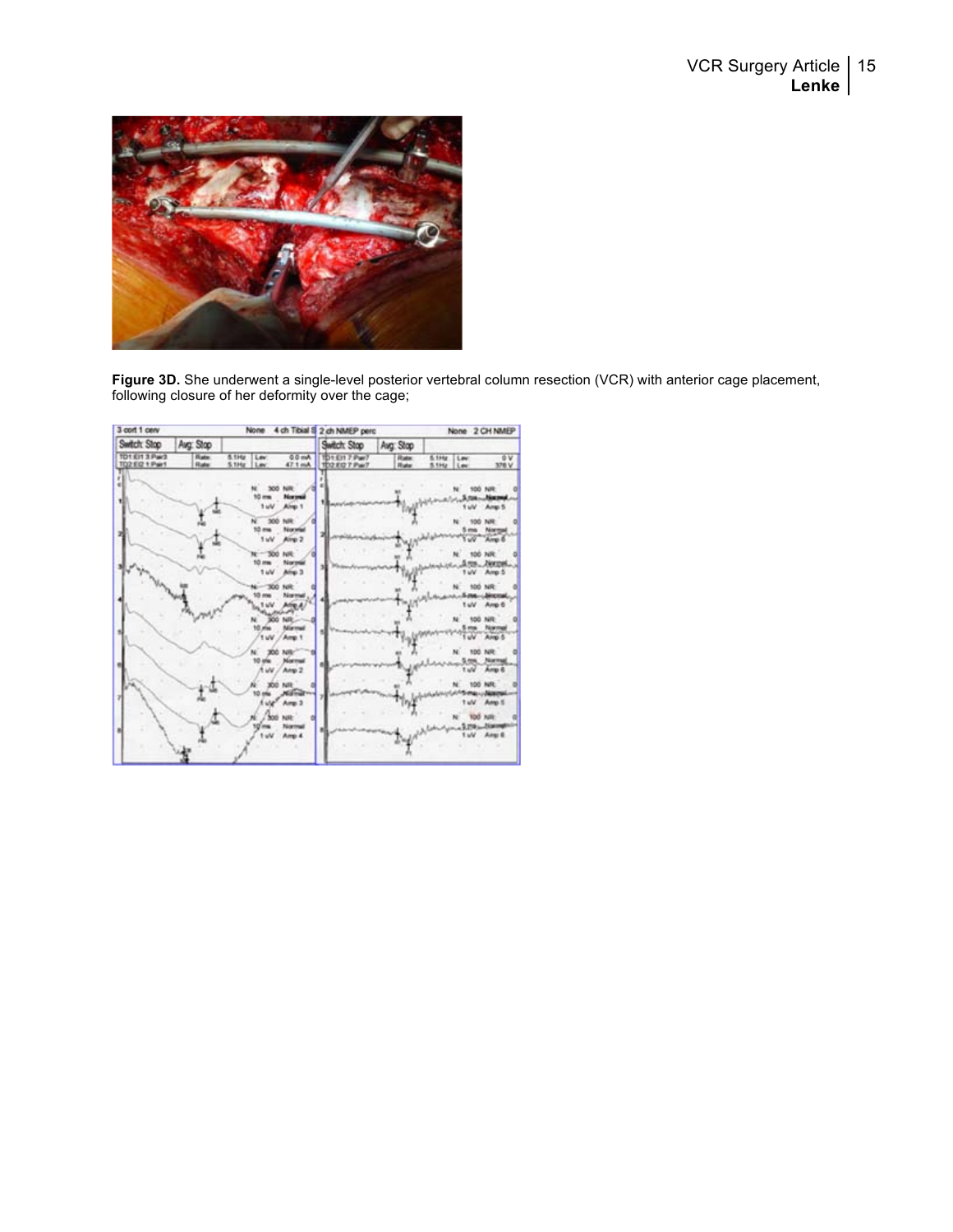| 2 ch NMEP perc                   |                     |                                           | None 2 CH NMEP                                  | 2 ch NMEP perc                  |              |                          | None 2 CH NMEP                                  |             |
|----------------------------------|---------------------|-------------------------------------------|-------------------------------------------------|---------------------------------|--------------|--------------------------|-------------------------------------------------|-------------|
| Switch: Stop                     | Aug: Stop           |                                           |                                                 | Switch: Stop                    | Aug: Stop    |                          |                                                 |             |
| TD1 El1 7 Paid<br>TD2 ED 7 Pai/7 | Rate<br><b>Rate</b> | 5.1Hz<br>Law <sub>1</sub><br>5 THz<br>Law | ōν<br>400 V                                     | TD1 El1 7 Part<br>TD2 EQ 7 Paid | Rate<br>Rate | <b>G. TIHLE</b><br>5.1Hz | Lev<br>Lev                                      | ov<br>400 V |
|                                  |                     |                                           | N 100 NR<br><b>Les Nems</b><br><b>TWV Are 5</b> |                                 |              |                          | N: 100 NR<br>5 ms Normal<br>TuV Are 5           |             |
|                                  |                     |                                           | 100 NR<br>5 ms., Norme                          |                                 |              |                          | Nr. 100 NR<br>5 ma Normal                       |             |
|                                  |                     |                                           | 1 uV Angi 6<br>100 NR<br>5 ms Normal            |                                 |              |                          | TuV Are 6<br>N: 100 NR<br>5 ms. Normel          |             |
|                                  |                     |                                           | TuV Are 5<br>100 NR<br>Name<br>Sma 1            |                                 |              |                          | TW Amp5<br>N: 100 NR                            |             |
|                                  |                     |                                           | TOV Are 6<br><b>NE 49 NR</b>                    |                                 |              |                          | 5 ms Normal<br>"YEN" Alige 6<br>N 100 NR        |             |
|                                  |                     |                                           | 15.09 Normal<br>tuV Are 5<br>49 NR              |                                 |              |                          | 5 ms Normal<br><b>TYTU Are 5</b><br>N: 100 NR   |             |
|                                  |                     |                                           | S.cos., Named.,<br>tiaV Amp 6<br>V 100 NR       |                                 |              |                          | <b>June</b> , Normal<br>1 uV Arre 6             |             |
|                                  |                     |                                           | 5.ms., Necessi<br><b>TuV Are 5</b>              |                                 |              |                          | N: 100 NR:<br>5 mg Narn<br>Are 5<br><b>VEFT</b> |             |
|                                  |                     |                                           | N: 100 NR<br>Ams blochul<br>1 uV Amp 6          |                                 |              |                          | N: 100 NR<br>5 mg Narma<br>1 uV Amp 6           |             |
|                                  |                     |                                           |                                                 |                                 |              |                          |                                                 |             |

**Figures 3E.** NMEP data was lost bilaterally, with return of data following release of her correction, and placement of a larger cage.



**Figure 3F.** She eventually had her final construct with intact NMEP data with rib bridge strut grafts placed over the laminectomy defect for the definitive posterior instrumentation and fusion.



**Figure 3G.** Her one-year postoperative films show correction of her kyphosis to +46° with normal coronal and sagittal radiographic contours.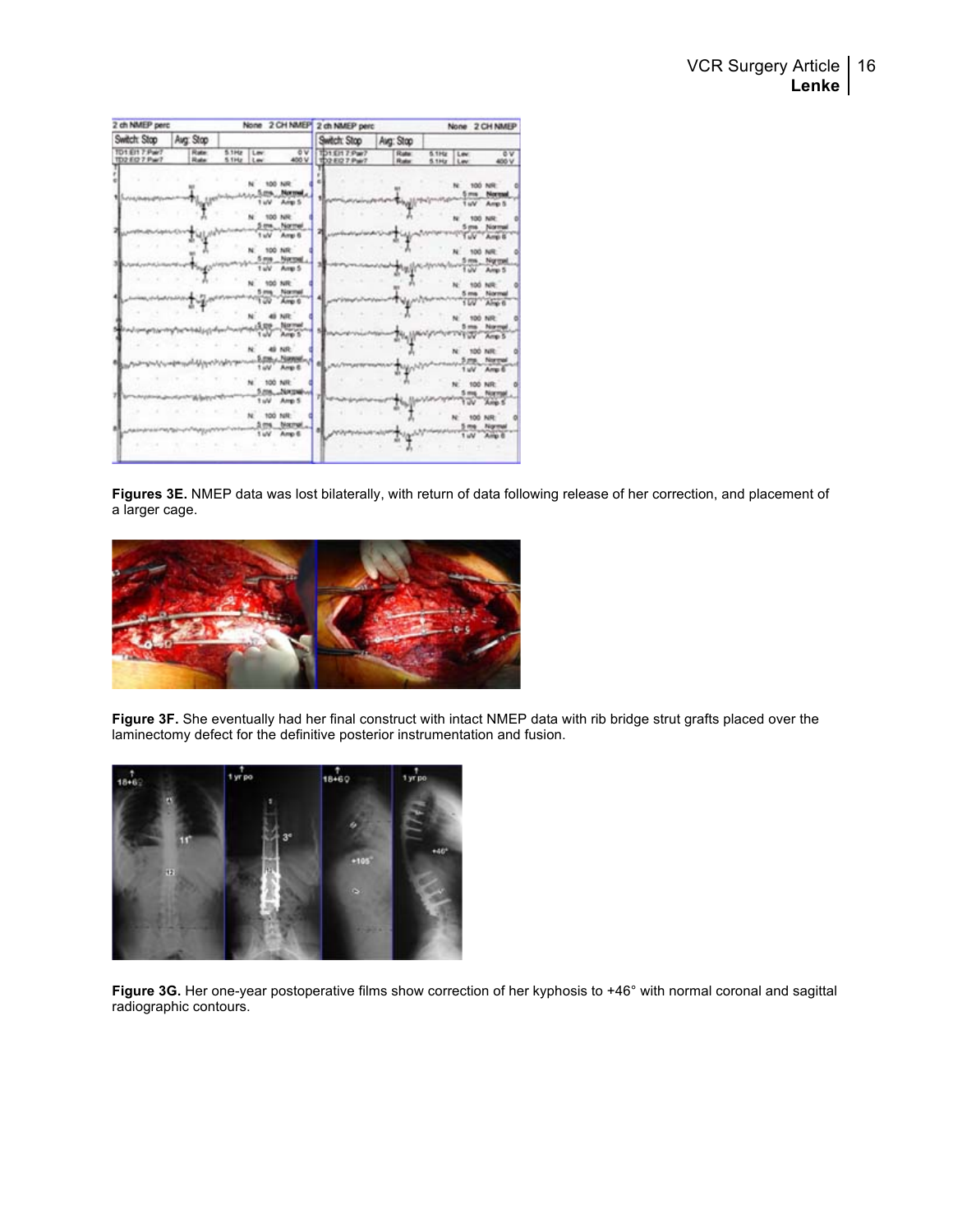

**Figure 3H.** Her pre and postoperative clinical photos are demonstrated.

| Pt.<br># |           | Dx. Intraoperative                                          | Postoperative                                                                       |
|----------|-----------|-------------------------------------------------------------|-------------------------------------------------------------------------------------|
| 12       | SS        | None                                                        | None                                                                                |
| 17       | SS        | None                                                        | Diarrhea PO day 5, (+) for C-diff; AB<br>given                                      |
| 28       | <b>SS</b> | None                                                        | None                                                                                |
| 33       | SS        | None                                                        | None                                                                                |
| 34       | SS        | None                                                        | None                                                                                |
| 36       | SS        | None                                                        | None                                                                                |
| 40       | SS        | None                                                        | None                                                                                |
| 10       | GK        | NMEP loss/larger cage placed/<br>subluxation reduced        | None                                                                                |
| 15       |           | GK None                                                     | Respiratory distress requiring<br>emergency tracheostomy                            |
| 21       | GK        | No SCM possible; failed wake-up test/<br>larger cage placed | Bilateral LE subjective "numbness" -<br>subsided by 1 month PO; 4/5 EHL X<br>1 week |
| 23       |           | GK None                                                     | (L) pulmonary effusion - resolved                                                   |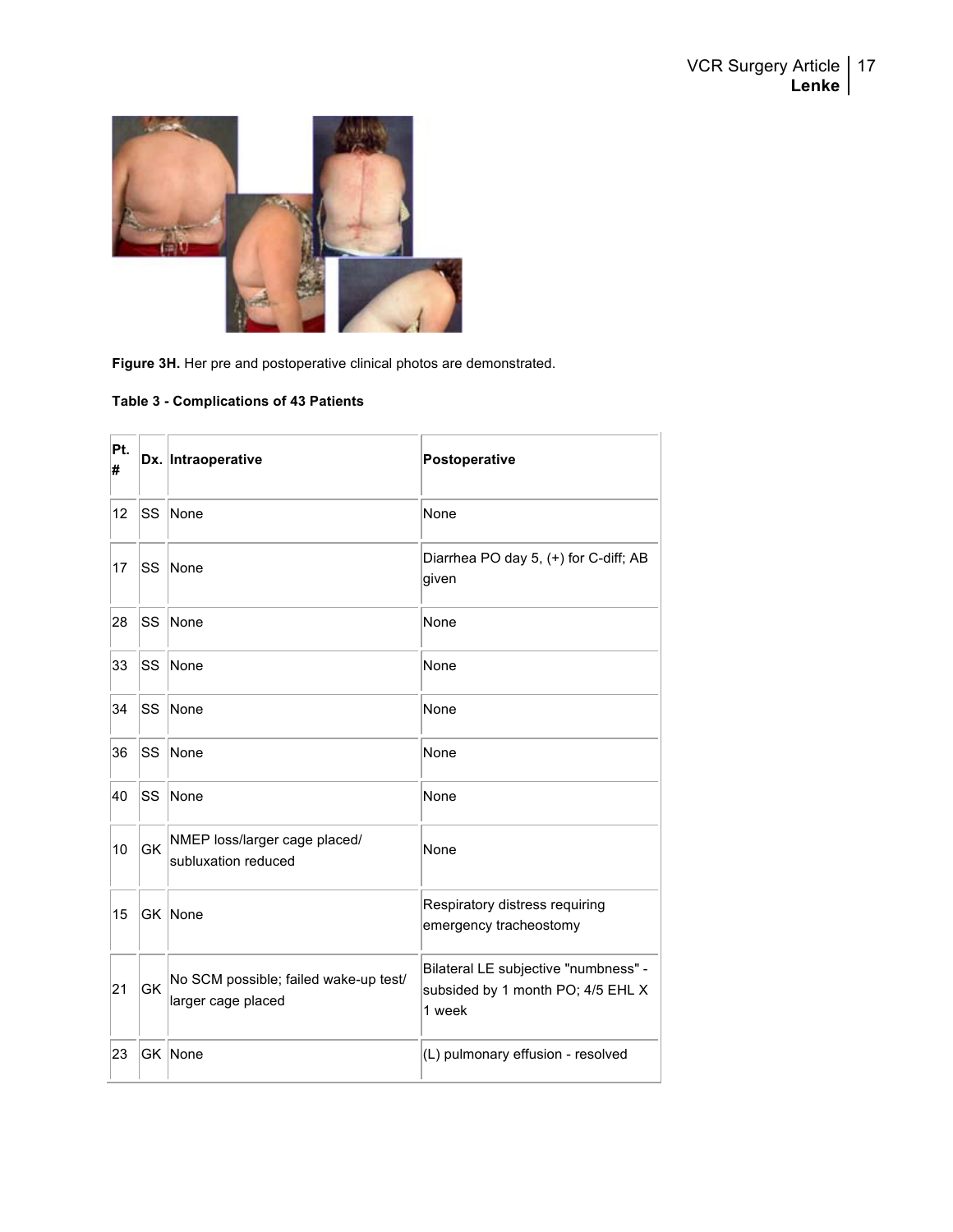| 24                      |           | GK None                                                              | None                                                    |
|-------------------------|-----------|----------------------------------------------------------------------|---------------------------------------------------------|
| 26                      |           | GK None                                                              | Pleural effusion - started diuretics -<br>resolved      |
| 27                      |           | GK None                                                              | None                                                    |
| 29                      |           | GK None                                                              | None                                                    |
| 37                      |           | GK None                                                              | None                                                    |
| 39                      |           | GK None                                                              | Respiratory failure - re-intubation<br>required x2 days |
| 41                      |           | GK None                                                              | None                                                    |
| 42                      |           | GK None                                                              | None                                                    |
| 3                       |           | AK None                                                              | None                                                    |
| $\overline{\mathbf{4}}$ |           | AK None                                                              | None                                                    |
| 5                       |           | AK None                                                              | DVT (R) leg; Leovenox therapy                           |
| 6                       |           | AK None                                                              | None                                                    |
| $\overline{7}$          |           | AK None                                                              | None                                                    |
| 9                       |           | AK No SCM                                                            | None                                                    |
| 11                      |           | AK NMEP loss/larger cage placed                                      | None                                                    |
| 13                      | AK        | (L) quad palsy noted on wake-up test;<br>(L) L2-L3 roots re-explored | Decreased strength (L) quad -<br>normal by 6 mos. PO    |
| 18                      |           | AK None                                                              | None                                                    |
| 43                      |           | AK None                                                              | None                                                    |
| $\mathbf{1}$            | <b>KS</b> | None                                                                 | None                                                    |
| $\overline{c}$          | KS        | None                                                                 | None                                                    |
| 8                       | KS        | None                                                                 | Prolonged ileus                                         |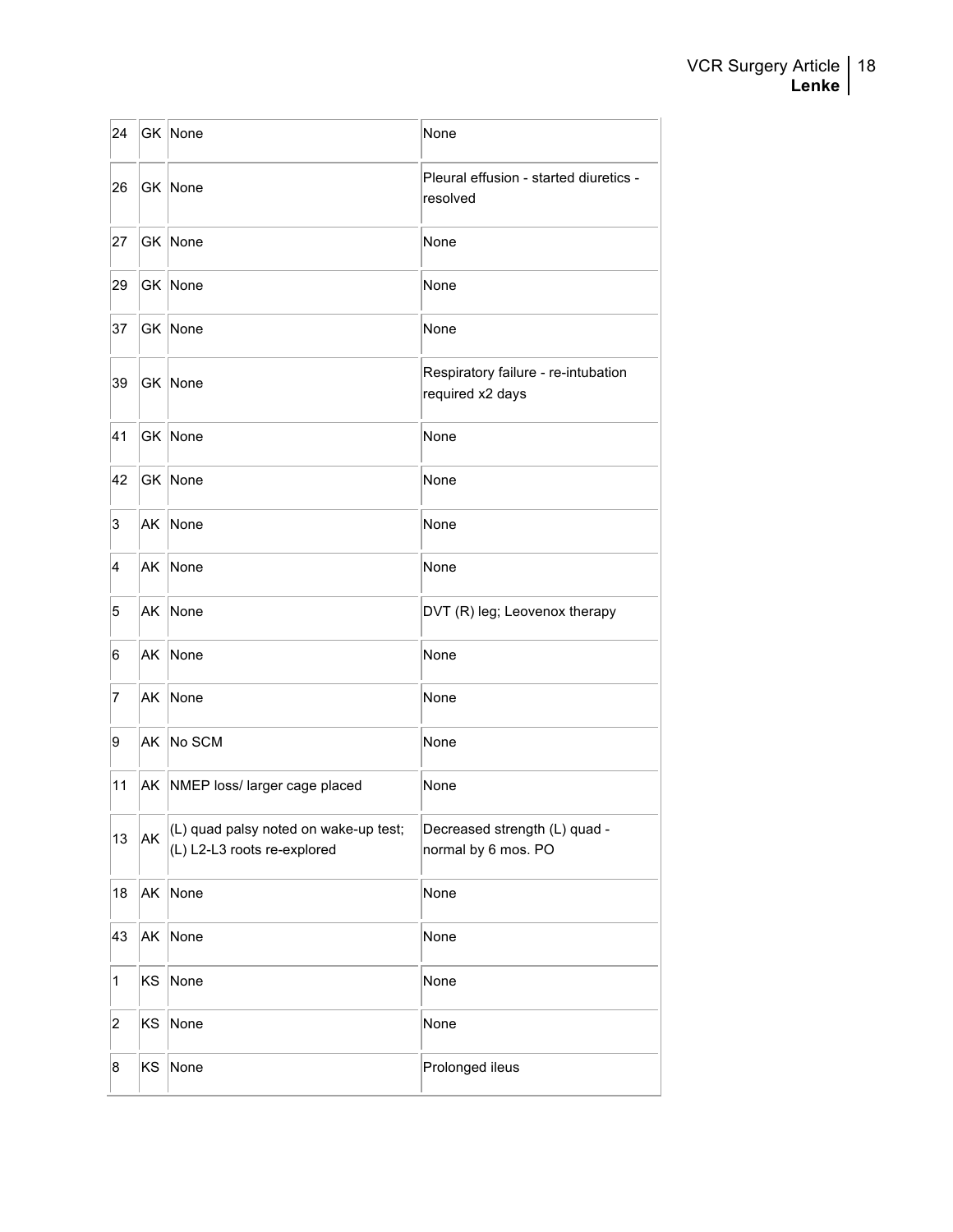| 14 | <b>KS</b> | None                                                                                         | None                                                                                 |
|----|-----------|----------------------------------------------------------------------------------------------|--------------------------------------------------------------------------------------|
| 16 | <b>KS</b> | None                                                                                         | Tongue swelling; small area of<br>necrosis - resolved                                |
| 19 | KS        | None                                                                                         | Pleural effusion, no CT needed                                                       |
| 20 | KS.       | None                                                                                         | 4 days in ICU secondary to low blood<br>pressure, (L) pleural effusion -<br>resolved |
| 22 | KS        | None                                                                                         | None                                                                                 |
| 25 | KS.       | NMEP loss/ reduced subluxation                                                               | Respiratory failure - mechanical vent<br>x4 days                                     |
| 30 | KS        | None                                                                                         | None                                                                                 |
| 31 | KS        | None                                                                                         | None                                                                                 |
| 32 | <b>KS</b> | None                                                                                         | None                                                                                 |
| 35 |           | KS NMEP loss/reduced subluxation                                                             | Brachial plexus palsy - resolved by 6<br>weeks PO                                    |
| 38 | KS        | NMEP/SSEP loss; failed wake-up test;<br>$(R)$ LE procedure aborted; NL final<br>wake-up test | (L) pleural effusions requiring<br>bilateral chest tube placement                    |

AP - anteroposterior; PO - postoperative; HE - hyperextension; PP - push prone

One patient had loss of unilateral SSEP and NMEP data on the convexity of a large kyphoscoliosis with a failed intraoperative unilateral wake-up test. A temporary rod was placed, the procedure was aborted, and the patient's wound was closed. It was thought that the deficit was most likely due to inadvertent unilateral spinal cord compression from a cottonoid placed to control copious epidural bleeding on the convex side. Following removal of the cottonoid, the SCM data returned to baseline. Following wound closure, the patient awoke with completely normal neurologic function in both lower extremities. She remained neurologically intact and her surgery was completed one week later without neurologic sequelae.

Intraoperative NMEP data was unobtainable in three patients in this series. All three of these patients had prior surgery, while two out of three had prior intradural surgery. One of these patients failed a wake-up test following closure of the vertebrectomy defect. However, function returned following re-opening of the defect, placement of an anterior cage, then recompressing posteriorly.

Two patients had nerve root palsies after surgery. One patient who underwent a revision L2 and L3 VCR had a unilateral quadriceps deficit that was noted immediately after surgery. The patient was returned prone on the operating table where the left-sided L2 and L3 nerve roots were re-explored and further decompression was performed. The deficit resolved spontaneously six months postoperative. A second case, a revision T12 and L1 VCR with preoperative 4/5 strength of the lower extremities had a unilateral foot drop that resolved by two weeks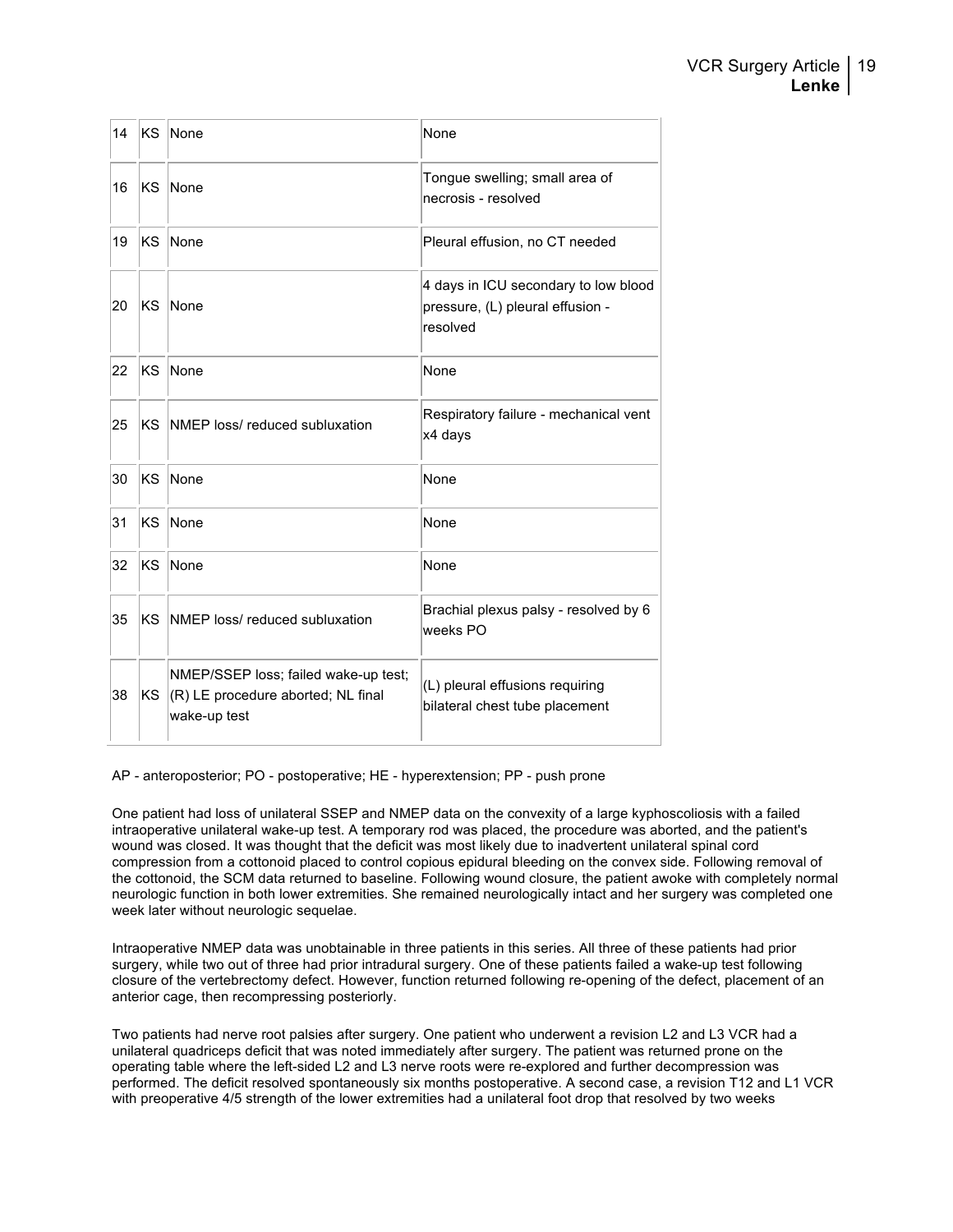postoperative. No patient thus far has had revision surgery for any neurologic complication. And all patients (n=4) with preoperative spinal cord myelopathy either awoke the same (n=1) or became stronger (n=3) soon after the surgery. (Figure 4)

**Figure 4A-D.** Patient is a 14+7-year-old male with neurofibromatosis and eight prior anterior and posterior spinal decompression and fusion attempts with a solid C2-T2 fusion mass. He was myelopathic, could stand but barely walk, with grade 3+/4- out of 5 strength in his lower extremities.



Figure 4A. He had a chin-on-chest deformity and a +135-degree cervicothoracic kyphotic deformity.



**Figure 4B.** His preoperative MRI showed a kyphotic T4-5 dislocation with severe compression of the spinal cord at the level. He was initially placed in gradual halo traction which was locked with his chin out of his chest to allow for fiberoptic intubation with access to his neck if required.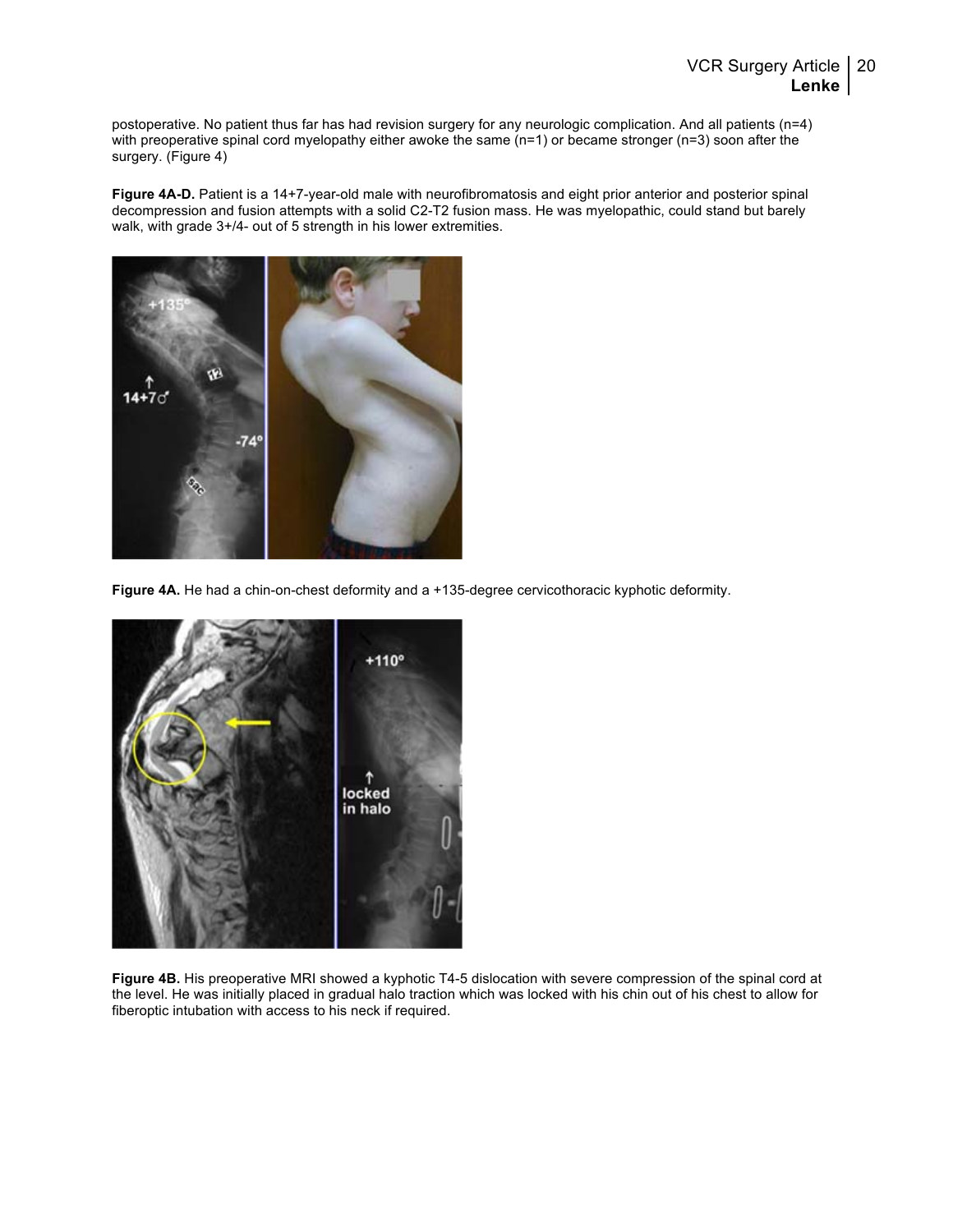

**Figure 4C.** He then underwent a posterior T4 and T5 VCR and an occiput to T11 posterior instrumentation and fusion. 1+6 years postop, he had a stable construct and alignment with marked correction of his kyphosis to +41°.



**Figure 4D.** A one-year postoperative CT scan shows a solid anterior fusion noted with the use of BMP-2 anteriorly. He already had a wide laminectomy defect posteriorly which would not allow for any posterior fusion. His neurologic function improved to normal by 6 weeks postoperative.

# **Non-neurologic**

No patient required a chest tube for a pleural air leak, but a staged patient required bilateral chest tubes for pleural effusions postoperative. All patients required intermittent positive pressure breathing (IPPB) during the early portion of their postoperative hospital course for preventing atelectasis. Several patients required up to three days of postoperative ventilation, and one patient was re-intubated approximately five days postoperative for upper airway breathing difficulties following a cervicothoracic reconstruction. One patient had a DVT two weeks postoperative treated with Lovenox. Another patient had a partial bilateral brachial plexus palsy postoperative that was somewhat predicted by degraded upper somatosensory potentials intraoperatively. He awoke with grade 4/5 strength in his arms and hands which returned to normal within one month postoperative. All patients received perioperative TPN through a central venous line catheter that was placed perioperatively. No patient has had any wound related complications thus far.

#### **Results**: **Clinical**

Of the 43 patients, 38 were treated in a single-stage, while 5 were treated in a two-staged fashion. The interval between stages ranged from five to seven days. The average EBL for all patients was 1007 cc, ranging from 375 to 3100 cc. No patient became coagulopathic intraoperatively, and no patient received platelets or fresh frozen plasma. The average operative time was 9 hours 23 minutes, ranging from 4h 52m to13h 40m for all the procedures.

#### **Discussion**

The surgical treatment of severe spinal deformity is challenging. Traditionally, a circumferential approach with anterior releases via discectomies, followed by posterior instrumentation and fusion has been the standard of care. The use of a vertebrectomy procedure has been around for quite some time as well, with the first description in 1922 by MacLennan8 who described a posterior apical resection followed by postoperative casting for the treatment of severe scoliosis. Following that, several authors recorded their experiences with vertebrectomies, most commonly for the surgical treatment of congenital scoliosis.(9-17) Then in the modern era of spinal deformity surgery, Bradford (1) was the first to describe the use of a circumferential vertebrectomy on patients with severe structural spinal deformities. His report consisted of 13 patients who underwent a 1 to 7 level (average 3 levels) vertebrectomy. Scoliosis patients had a preoperative curve averaging 117°, correcting to an average 55°. Kyphosis patients had a preoperative curve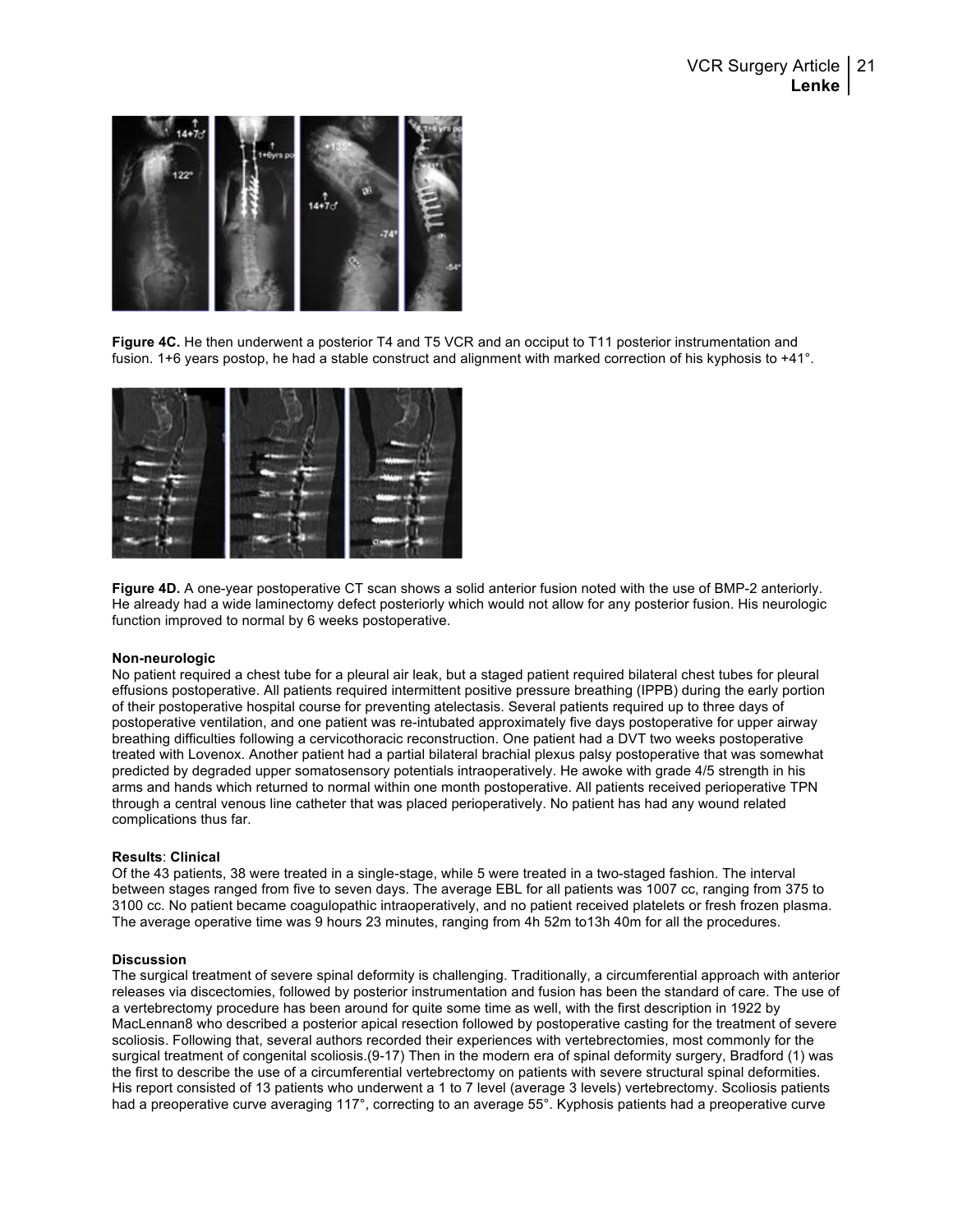averaging 112°, correcting to an average 56°. The average estimated blood loss was 5800 cc, and the average operative time was 10.5 hours for these combined procedures. Bradford and Tribus (18) later reported on 24 patients with rigid coronal decompensation who underwent a circumferential vertebral column resection (VCR). The average preoperative scoliosis was 103° corrected by 52%. Importantly, coronal and sagittal imbalances were corrected to an average of 82% and 87% respectively. However, there was an average operative time of over 12 hours, an average blood loss of 5500 mL, and 31 overall complications.

Suk was the first investigator to promote a posterior-only VCR. He believed that there was a reduction in the total operating time, amount of blood loss through this one-stage posterior-only procedure. In 2005, he presented a series of 16 patients (average age 29 years) who underwent a posterior VCR having a minimum 2-year follow-up.(5) His indication for this procedure was scoliosis of more than 80° with flexibility less than 25%. There was an average of 1.3 vertebrae removed, 15 in the thoracic spine and 6 in the lumbar spine. The mean preoperative scoliosis of 109° was corrected to 46° (59% correction). However, complications were encountered in four patients, including one with complete permanent paralysis. He recommended this as an effective alternative for severe rigid scoliosis but cautioned that it was a highly technical procedure and should only be performed by an experienced surgical team. It is important to note, he did not utilize any form of motor tract monitoring during the surgeries, only SSEP monitoring.

Our current series of 43 consecutive patients undergoing posterior-only VCR for severe pediatric and adult spinal deformity is both complimentary and additive to these prior reports. This is the largest reported series on posterior VCRs thus far, and the first from a North American center. In addition, the indications for the procedure were divided into four main groups: severe scoliosis, global kyphosis, angular kyphosis, and kyphoscoliosis. These patients were either in good balance or out of balance prior to their posterior vertebrectomy procedure. These patients would all have undergone a circumferential anterior and posterior procedure versus a circumferential vertebrectomy instead of their posterior VCR. The severe scoliosis cases had a correction rate of 69%, 54% for the global kyphosis cases, 63% for the angular kyphosis cases, and 55% for the combined kyphoscoliosis cases, which is as good as or better than other correction rates reported in the literature by either circumferential or posterior-only vertebrectomy.

Importantly, there were no spinal cord related neurologic deficits in any of these patients in this series, where 40 of the procedures were performed at L1 or cephalad. We attribute this to several factors including the routine use of NMEP monitoring in those patients who had available spinal cord monitoring potentials (n=40 out of 43). In this regard, seven patients lost NMEP data some time during the surgical procedure, most commonly during the actual spinal shortening and correction. The most common reason for lost NMEP data was spinal subluxation which can occur before, during, or even after the corrective procedure. The spine is rendered extremely unstable during this posterior reconstruction, and thus it is imperative to regain primary stability with a dural sac that is free from compression and not excessively shortened ventrally (during kyphotic reconstructions). In three patients (2 with and 1 without available spinal cord monitoring), over-shortening of the ventral spinal cord led to loss of data in one and a failed wake-up test in the other. Restoring appropriate anterior height via a larger anterior cage restored the NMEP data in two, and neurologic function in the other. We also feel strongly about the importance of maintaining normotensive anesthesia during correction and closure of these deformities. We prefer to have the mean arterial pressure (MAP) at least 75 to 80 mm Hg during this time. Occasionally, this will require the adjunctive use of Dopamine as a low-dose inotrope. Often blood products will be given even if the hematocrit seems adequate, as there is a fair amount of hemo concentration that occurs over the course of these procedures depending on the amount of fluids provided by anesthesia. As one might anticipate, the occurrence of NMEP data loss was in patients with a primary or secondary kyphotic malalignment to the spine, with the highest risk being the angular kyphosis group. We recommend strict and vigilant care in these patients which are at a much higher risk of a neurologic deficit during these procedures as they would be in any type of treatment for their deformity.

There are multiple principles that we have gleaned over the past five years of performing these challenging procedures. First, there appears to be no reason to approach these patients circumferentially. In more severe scoliosis, kyphosis, and kyphoscoliosis deformities, the vertebral body is located posteriorly. In addition, as Suk (3,4,5) has suggested, the main advantage of a posterior-based VCR is simultaneous control of the spinal column and access to the neural elements circumferentially to closely follow the both during correction of the deformity. Thus, there is excellent access to the dural tube circumferentially to confirm absence of any type of impingement due to either subluxation or retained bony/disc material during the corrective procedure. This certainly makes the procedure safer from a neurologic prospective.

From a technical perspective, there are several factors that are extremely important including the use of a wide laminectomy from the outset. We prefer now to perform a laminectomy from the inferior pedicles of the level above the resection, distal to the superior pedicles of the level below the resection. There is always a residual laminectomy defect following closure to allow for egression of the dural sac posteriorly in order to avoid dorsal impingement, and